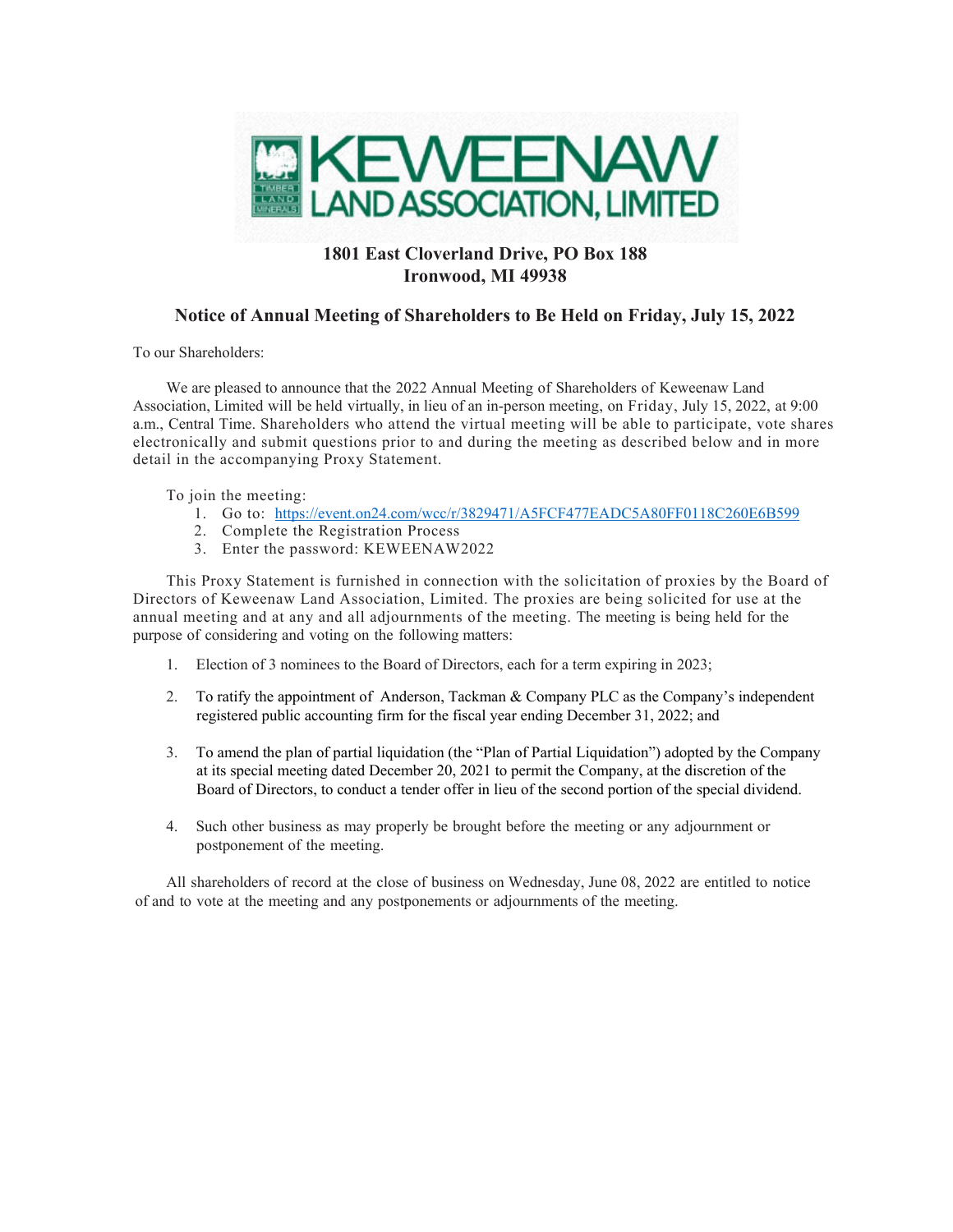**Your vote is important. We urge you to submit your proxy (1) over the internet, (2) by telephone or (3) by mail. You will not be able to vote at the meeting itself and must submit your proxy in advance of the meeting. For specific instructions, please refer to the section titled "Voting at the Meeting" on the first page of the proxy statement and the instructions on the proxy card relating to the Annual Meeting. We would appreciate receiving your proxy by July 11, 2022.**

By Order of the Board of Directors,

James A. Mai Chairman

June 14, 2022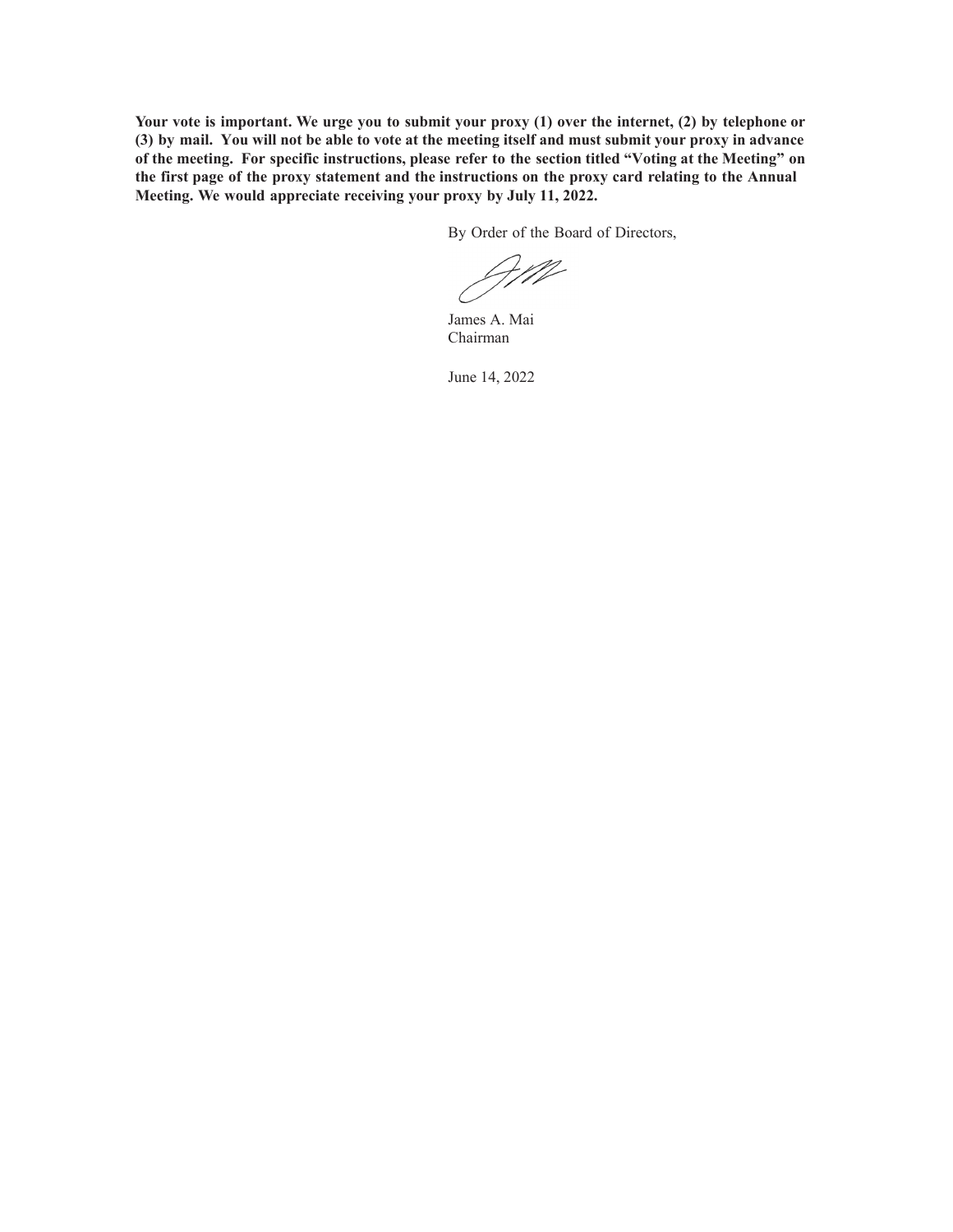# **Table of Contents**

| Proposal #2 Ratification of Appointment of Independent Registered Public Accounting Firm  10 |  |
|----------------------------------------------------------------------------------------------|--|
|                                                                                              |  |
|                                                                                              |  |
|                                                                                              |  |
|                                                                                              |  |
|                                                                                              |  |
|                                                                                              |  |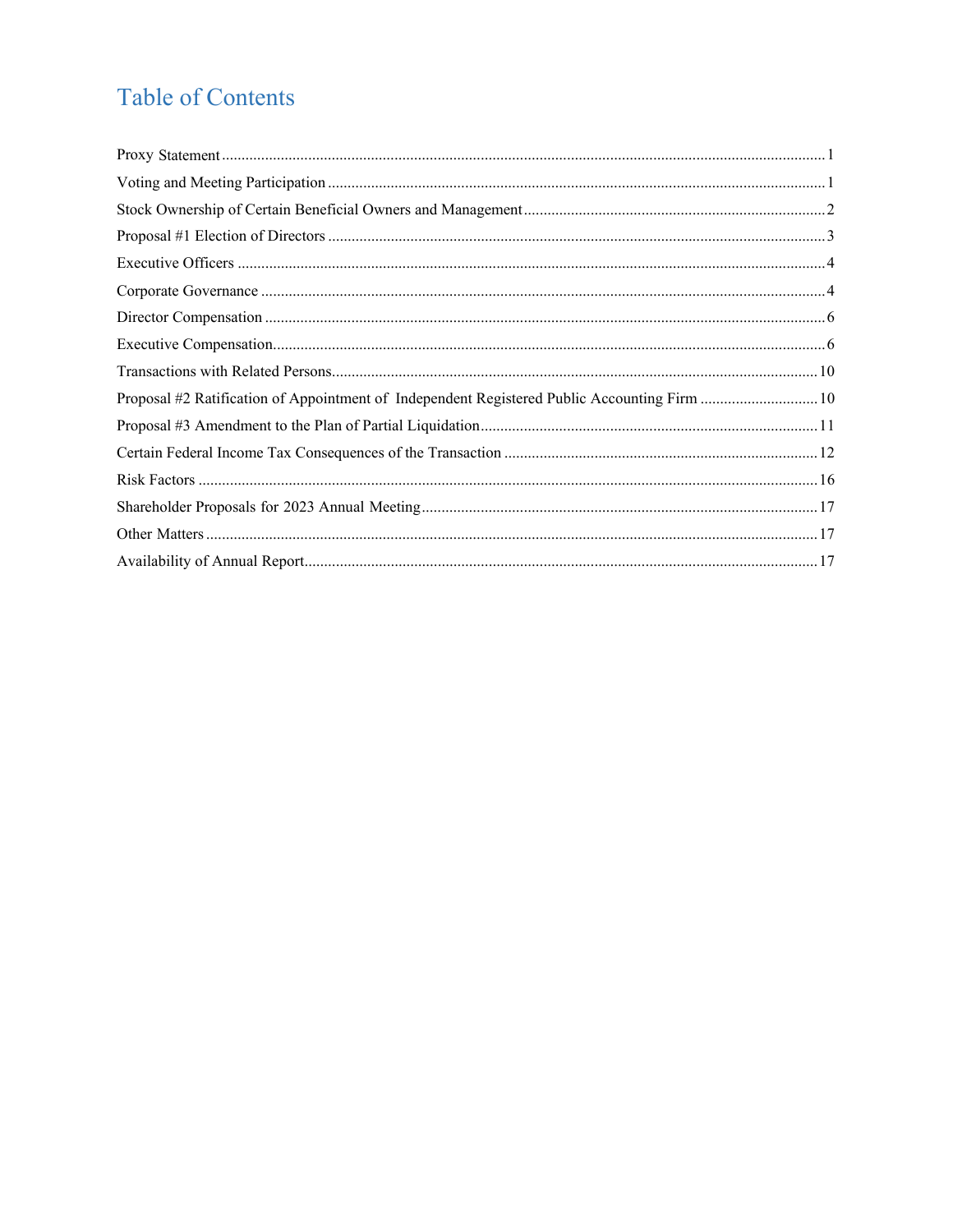#### **Keweenaw Land Association, Limited 1801 East Cloverland Drive, PO Box 188 Ironwood, MI 49938**

## **Proxy Statement For the Annual Meeting of Shareholders To Be Held on July 15, 2022**

This proxy statement is furnished in connection with the solicitation of proxies by the Board of Directors (the "Board" or the "Board of Directors") of Keweenaw Land Association, Limited (the "Company", ''we", ''our'' or ''KLA''). The proxies are being solicited for use at the Annual Meeting of Shareholders to be held virtually, in lieu of an in-person meeting, on Friday, July 15, 2022, at 9:00 a.m., Central Time. Shareholders who attend the virtual meeting will be able to participate, vote shares electronically and submit questions prior to and during the meeting as described below, and at any and all adjournments of the meeting. This year, the Company has appointed EQ (Equiniti) Shareowner Services to act as the Inspector of Election at the Company's Annual Meeting of Shareholders. Distribution of this proxy statement is scheduled to begin on or about June 14, 2022. An annual report that contains audited, consolidated financial information for the fiscal year ended December 31, 2021 and other information will be made available to shareholders along with these proxy materials.

### **Voting and Meeting Participation**

The Board of Directors has set June 08, 2022 as the record date for the Annual Meeting. If you were a shareholder of record at the close of business on the record date, June 08, 2022, you are entitled to receive notice of the meeting and to vote your shares at the meeting. Holders of KLA common stock are entitled to one vote per share.

At least a majority of the shares of our common stock outstanding on the record date must be present at the meeting in order to hold the meeting and conduct business. This is called a quorum. Your shares are counted as present at the meeting if you have properly submitted a proxy by mail, telephone or internet.

As of June 8, 2022, 1,296,173 shares of our common stock were outstanding and entitled to vote. Proxies that are received and voted as withholding authority, abstentions, and broker non-votes (where a bank, broker or nominee does not exercise discretionary authority to vote on a matter) will be included in the calculation of the number of shares considered present at the meeting.

You are cordially invited to vote your shares via the enclosed proxy card (or by following any instructions provided by your broker) and/or attend the meeting and cast your vote virtually. If you currently plan to attend the meeting via the live webcast, we recommend that you submit your proxy as described above so that your vote will be counted if you later decide not to attend the meeting. If you are a street name holder, i.e. you hold your shares in a brokerage account, you may vote your shares virtually at the meeting only if you obtain a signed letter or other document from your broker, bank, trust or other nominee giving you the right to vote the shares at the meeting.

To join the meeting:

- 1. Go to: https://event.on24.com/wcc/r/3829471/A5FCF477EADC5A80FF0118C260E6B599
- 2. Complete the Registration Process
- 3. Enter the password: KEWEENAW2022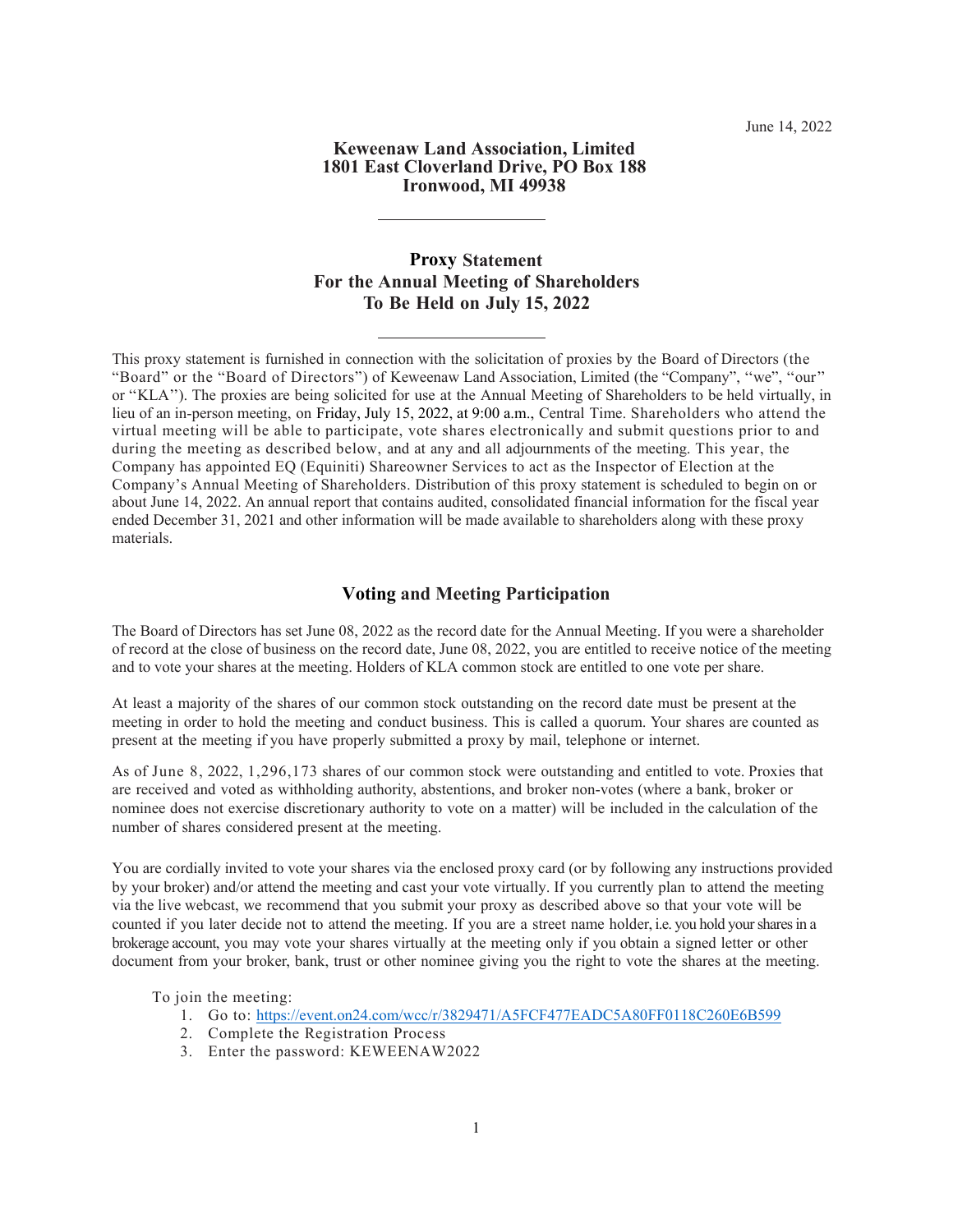If you submit a signed proxy card or submit your proxy by telephone or internet and do not specify how you want to vote your shares, the proxies will vote your shares:

- FOR the election of three nominees to the Board of Directors;
- FOR ratification of the appointment of Anderson, Tackman & Company PLC as our independent registered public accounting firm for 2022;
- FOR the amendment to the Plan of Partial Liquidation; and
- In the discretion of the persons named as proxies as to all other matters that may be properly presented at the Annual Meeting.

You may revoke your proxy and change your vote at any time before your proxy is voted at the Annual Meeting. If you are a shareholder of record, you may revoke your proxy and change your vote by submitting a later-dated proxy by telephone, internet or mail, by voting at the meeting, or by delivering to our Secretary a written notice of revocation. Attending the meeting will not revoke your proxy unless you specifically request to revoke it.

All costs of soliciting proxies will be borne by us. Our directors, officers, and other employees, may without compensation other than their regular compensation, solicit proxies by further mailing or personal conversation, or by telephone, facsimile or electronic means. We will reimburse brokerage houses and other custodians, nominees and fiduciaries for their out-of-pocket expenses for forwarding soliciting material to the beneficial owners of our common stock.

## **Stock Ownership of Certain Beneficial Owners and Management**

The following table presents information regarding the beneficial ownership of our common stock, as of June 8, 2022, by each of our current directors, our executive officers and all of our directors and executive officers as a group.

| <b>Name of Beneficial Owner</b>                             | <b>Amount Beneficially</b><br>Owned | <b>Percent of Class</b><br><b>Beneficially Owned</b> <sup>(3)</sup> |  |
|-------------------------------------------------------------|-------------------------------------|---------------------------------------------------------------------|--|
| James A. Mai $\circ$                                        | $333,866^{(1)}$                     | 25.8%                                                               |  |
| Eric H. Speron o                                            | $131.294^{(2)}$                     | $10.1\%$                                                            |  |
| Mark A. Sherman <sup>o</sup>                                | 865                                 | $\ast$                                                              |  |
| Timothy G. Lynott                                           | 350                                 | *                                                                   |  |
| All Directors and Executive Officers as a group (4 persons) | 466,375                             | 35.9%                                                               |  |

*◦ Current Member of our Board of Directors and Nominee for Re-election*

\* *Less than 1%*

(1) Includes shares owned by Cornwall Capital. Mr. Mai is the Chief Investment Officer of Cornwall Capital.

(2) Includes shares owned by First Foundation. Mr. Speron is the Managing Director of Equities of First Foundation Advisors.

(3) The percentages shown are based on the 1,296,173 shares of our common stock outstanding as of June 8, 2022.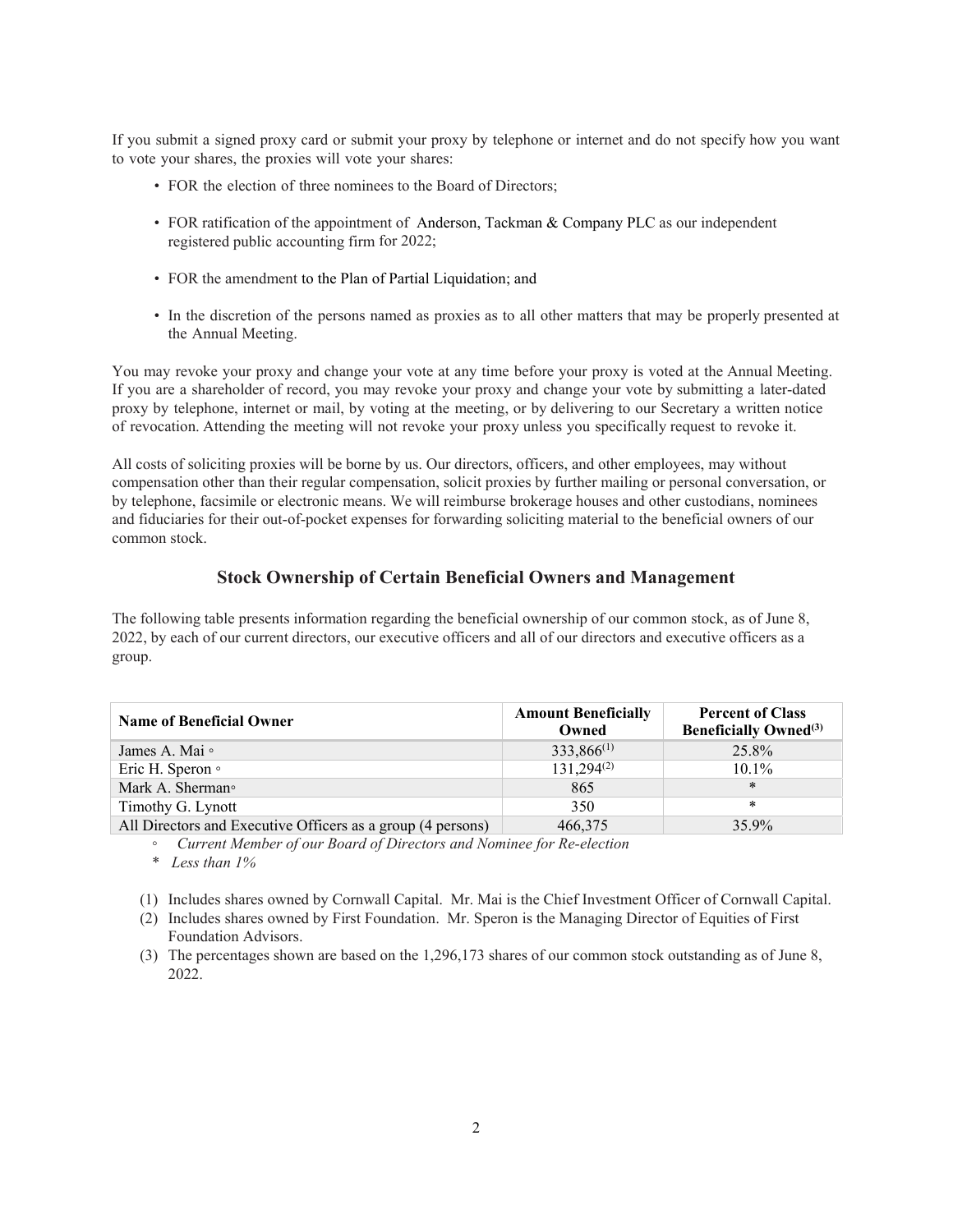### **Proposal #1 Election of Directors**

Our Articles of Incorporation and Bylaws provide that our Board of Directors will consist of between three and nine directors, with the exact number of directors determined from time to time by our Board of Directors. Our directors are elected annually to one-year terms. Our Board of Directors has presently fixed the number of directors at three.

The Board nominated the following three directors for election at this year's annual meeting for one-year terms expiring at the 2023 annual meeting: James A. Mai, Eric H. Speron and Mark A. Sherman.

Unless otherwise instructed, the persons named as proxies intend to vote all proxies received for the election of the nominees. The nominees have indicated their willingness to serve. If the nominees should become unwilling or unavailable to serve, our Board of Directors may select substitute nominees, and in that event the proxies intend to vote all proxies for the persons selected. Our Board of Directors has no reason to believe that the nominees will become unavailable.

#### **Our Board of Directors recommends that you vote FOR each of the three nominees named above.**

#### **Information about the Director Nominees**

The information set forth below relating to each nominee's age, principal occupation or employment, and other related details for the past five years has been provided as of June 08, 2022.

**James A. Mai**, 50, joined the Keweenaw Board in 2015 and was elected Chairman of the board in April 2018. Mr. Mai is the Chief Investment Officer of Cornwall Capital, a New York-based multi-strategy investment firm he founded in 2002. Cornwall manages capital on behalf of family offices and institutional investors, including pension funds and endowments. Prior to founding Cornwall, Mr. Mai was a private equity investment professional at Housatonic Partners and Golub Capital, where he focused on leveraged buyouts, growth capital investments, and portfolio company M&A. Mr. Mai started his career as a staff accountant at Ernst & Young, LLP where he worked in the Financial Services Audit Group. He graduated from Duke University with a BA in History and from the Stern School of Business at New York University with a MS in Accounting. Mr. Mai is active in several non-profit organizations including the Tobin Project where he serves on the Board of Directors.

**Eric H. Speron**, 42, is Managing Director of Equities at First Foundation Advisors, the investment management division of First Foundation Inc. (NASDAQ:FFWM). Mr. Speron is the Lead Independent Director at Vidler Water Resources, Inc (NASDAQ:VWTR) and formerly a board member of UCP, Inc. At First Foundation he helps lead the First Foundation Advisors' High Quality Core Portfolio as well as the Portfolio Manager of the First Foundation Total Return Fund (NASDAQ:FBBYX). As a member of the First Foundation Advisors Investment Committee, he also helps shape the multi-asset portfolio investment process. Mr. Speron is currently a member of the CFA Institute and the Orange County Society of Financial Analysts. He joined First Foundation Advisors in 2007 from JPMorgan's Institutional Equity division. Mr. Speron earned a Bachelor of Arts Degree with a double major from Georgetown University in History & Government with a minor in English.

**Mark A. Sherman**, 63, served as the President and Chief Executive Officer of Keweenaw from December 1, 2018 until his retirement on December 31, 2021. From 2015 through 2018 Mark was Keweenaw's Operations Manager responsible for all the Company's timberland management including harvesting, freight, marketing, regulatory compliance and forest certification. From 2013 through 2015, Mr. Sherman led the Company's real estate business that included divesture of non-core lands and acquisition of high-quality industrial forest lands. Prior to coming to Keweenaw in 2013, Mr. Sherman spent 30 years principally in Upper Michigan working for large integrated and non-integrated industrial timberland owners. He has a broad range of experience in forest operations, marketing, timber inventory, real estate and managing employees through dynamic and challenging business climates.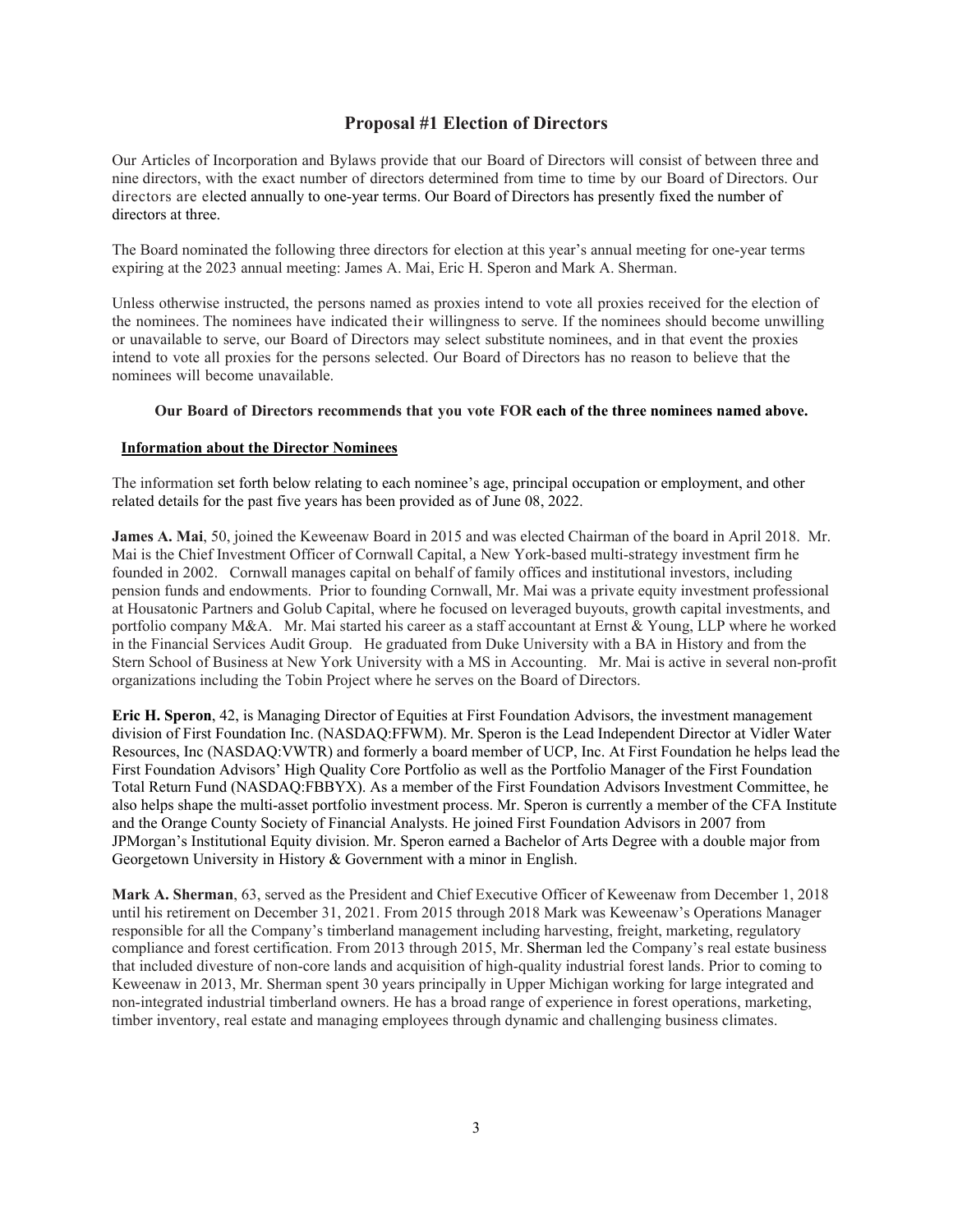## **Executive Officers**

#### **Information about the Executive Officers**

The information set forth below relating to each officer's age, principal occupation or employment, and other related details for the past five years has been provided as of June 8, 2022.

**Timothy G. Lynott**, 45, was appointed as the President and CEO of Keweenaw on January 1, 2022. From June 2019 through December 2021, he served as the Treasurer and Controller of Keweenaw. Prior to joining Keweenaw, Mr. Lynott worked at Highland Copper Company, a publicly traded development-stage copper company, as Manager of Finance and Administration for a period of five years. Mr. Lynott previously held similar positions at Hudbay Minerals and White Pine Copper Refinery (a division of Hudbay) and Jacquart Fabric Products, Inc. Mr. Lynott received his bachelor's degree at Alma College in Michigan and is a Certified Management Accountant.

## **Corporate Governance**

#### **Director Independence**

In May of 2022, our Board of Directors reviewed the independence of our current directors and director nominees and determined that James A. Mai and Eric H. Speron, are independent as defined by NASDAQ rules. Mark Sherman is not independent due to his service within the prior three years as our CEO. While we are not subject to NASDAQ rules, we use those rules as a reference point for making our independence determination. In making this determination, our Board of Directors has concluded that neither Mr. Mai nor Mr. Speron has a relationship that, in the opinion of our Board, would interfere with the exercise of independent judgment in carrying out the responsibilities of a director.

### **Board Meetings**

During 2021, our Board of Directors held a total of ten meetings. During 2021, each director attended 100% of the meetings of our Board.

### **Board Size**

Our Articles of Incorporation and Bylaws provide that our Board of Directors will consist of between three and nine directors, with the exact number of directors determined from time to time by our Board of Directors. Our directors are elected annually to one-year terms. Our Board of Directors has presently fixed the number of directors at three. The Board anticipates increasing the size of the Board to four in the near term to add a director with additional expertise in mineral assets.

#### **Communications with Directors**

We have a process for our shareholders to send communications to our Board of Directors. Communications should be sent to the Paula J. Aijala, the Secretary of the Company. Shareholder communications may be directed to our Board of Directors or to specific individual directors. Our Secretary has discretion to screen and not forward to directors communications that she determines in her discretion are unrelated to our business or governance, commercial solicitations, offensive, obscene or otherwise inappropriate. Our Secretary collects and organizes all shareholder communications that are not forwarded to the directors, and they are available to any director upon request.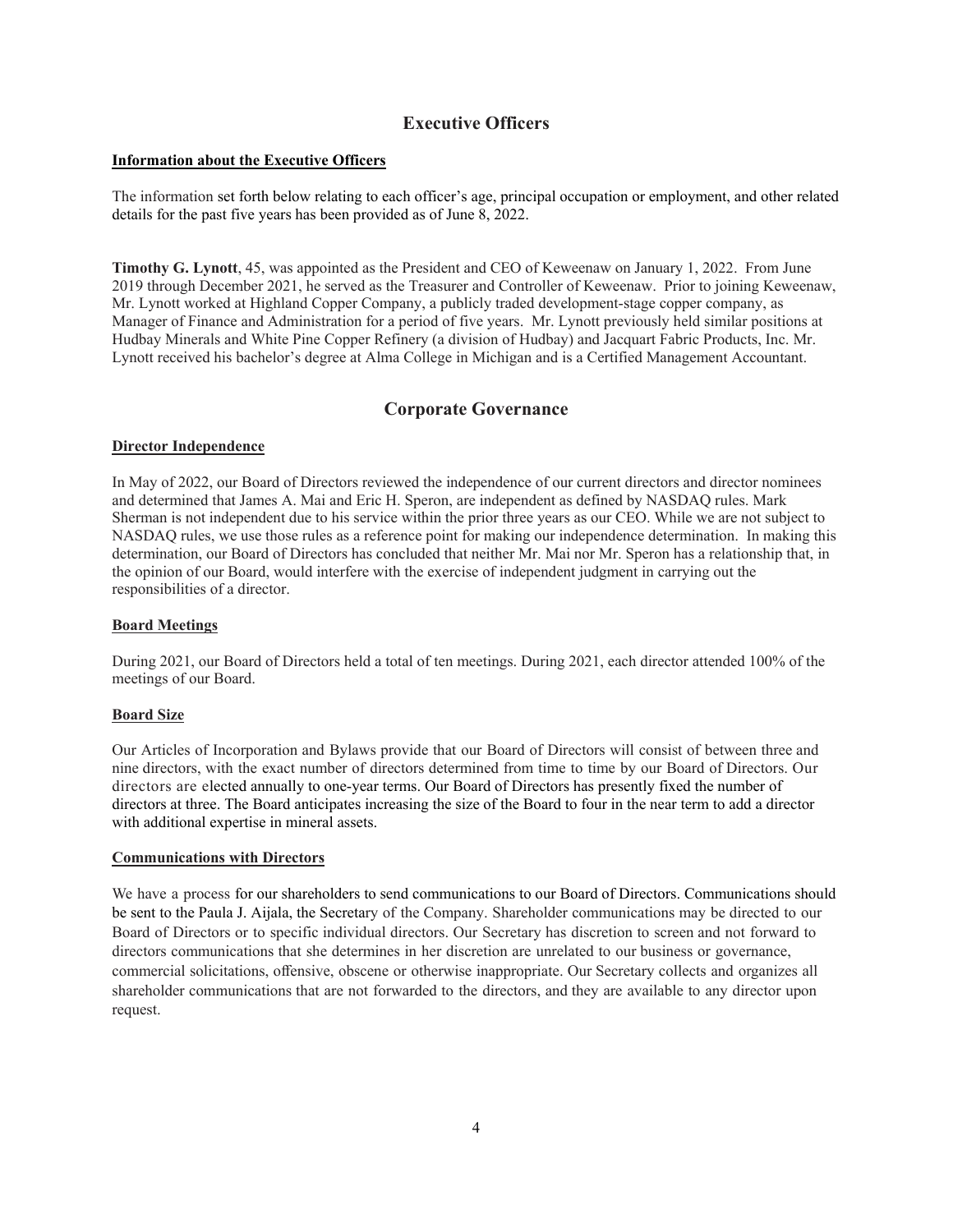#### **Attendance at Annual Meetings**

Our Board of Directors has a policy that states that all directors are expected to attend each annual meeting of our shareholders unless compelling personal circumstances prevent attendance. All of our directors then serving attended our annual meeting in 2021.

#### **Code of Ethics and Business Conduct**

We have adopted a written Code of Ethics and Business Conduct that applies to all our directors, officers and employees, including our president and our chief financial and accounting officer. A copy of the Code of Ethics and Business Conduct will be furnished without charge upon written request to: Paula J. Aijala, Secretary, Keweenaw Land Association, Limited, 1801 East Cloverland Drive, PO Box 188, Ironwood, MI 49938.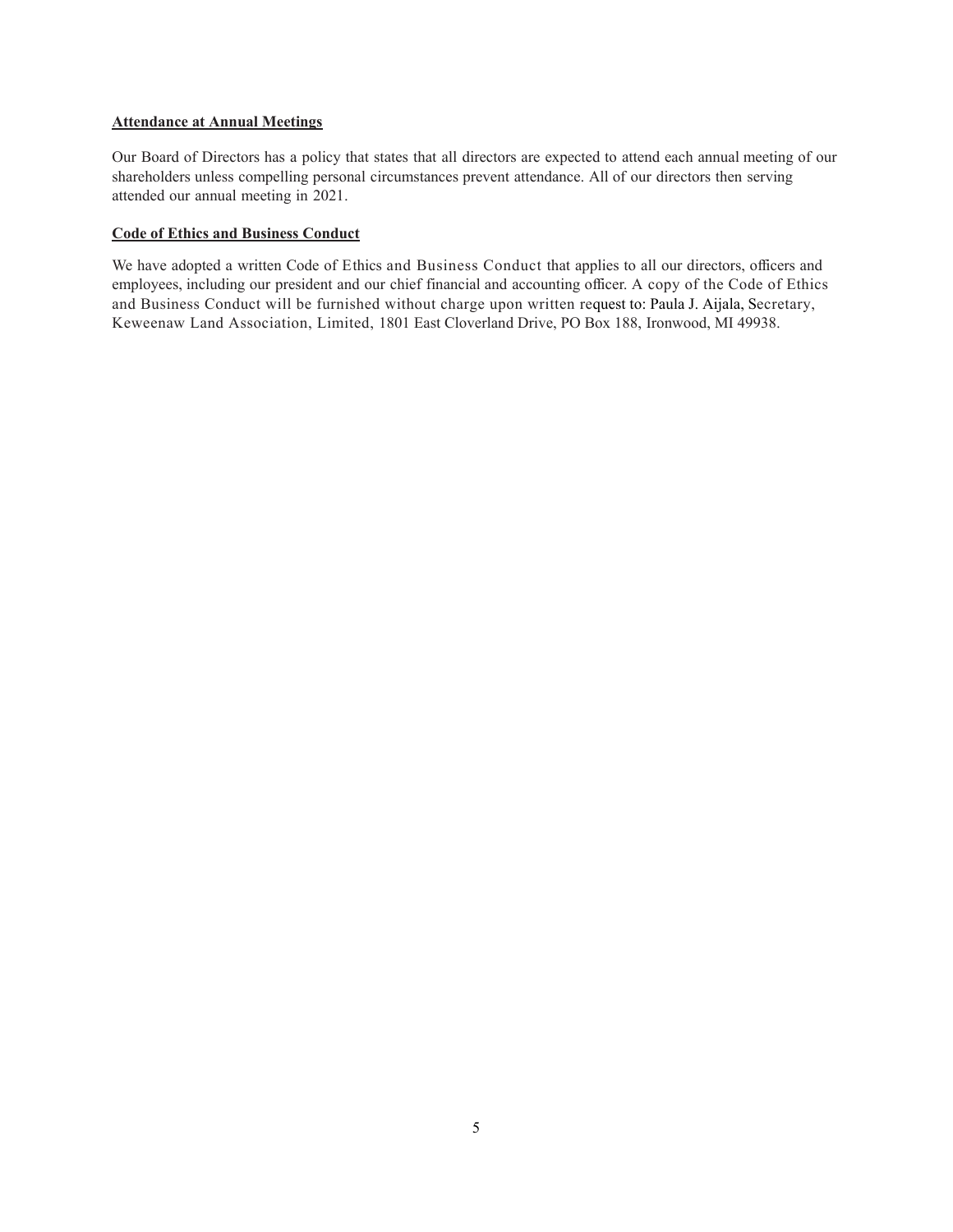## **Director Compensation**

The following table provides information about the compensation of persons who served on our Board of Directors for any portion of the year ended December 31, 2021. All the directors indicated in the table below are non-employee, present or former, directors of the Company. Commencing January 1, 2022, our directors have not received any compensation for their services.

| <b>Name</b>        | <b>Director</b><br><b>Fees</b><br><b>Earned</b><br>or Paid<br>in Cash<br>$\left( \mathbb{S}\right)$ | <b>Director</b><br><b>Stock</b><br>Awards<br>$(S)^{(1)}$ | Option<br>Awards<br><b>(\$)</b> | <b>Non-Equity</b><br><b>Incentive Plan</b><br>Compensation<br><b>(\$)</b> | Change in<br><b>Pension Value</b><br>and<br><b>Nonqualified</b><br><b>Deferred</b><br><b>Compensation</b><br>Earnings<br>(\$) | <b>All Other</b><br><b>Compensation</b><br>$\left( \mathbb{S}\right)$ | <b>Total</b><br>$\left( \mathbb{S}\right)$ |
|--------------------|-----------------------------------------------------------------------------------------------------|----------------------------------------------------------|---------------------------------|---------------------------------------------------------------------------|-------------------------------------------------------------------------------------------------------------------------------|-----------------------------------------------------------------------|--------------------------------------------|
| James A. Mai       | 6,478                                                                                               | 0                                                        |                                 |                                                                           |                                                                                                                               |                                                                       | 6,478                                      |
| Steven Winch       | 6.478                                                                                               | 60,027                                                   | 0                               |                                                                           |                                                                                                                               |                                                                       | 66,505                                     |
| John D. Enlow, Sr. | 26,478                                                                                              | 30.014                                                   | 0                               |                                                                           |                                                                                                                               |                                                                       | 56,492                                     |
| Peter C. Madden    | 26,478                                                                                              | 30.014                                                   | 0                               |                                                                           |                                                                                                                               |                                                                       | 56,492                                     |
| Ian D. Haft        | 6.478                                                                                               | $\theta$                                                 |                                 |                                                                           |                                                                                                                               |                                                                       | 6,478                                      |
| Paul D. Sonkin     | 6.478                                                                                               | 0                                                        | 0                               |                                                                           |                                                                                                                               |                                                                       | 6,478                                      |
| Eric H. Speron     | 0                                                                                                   | $_{0}$                                                   | $\theta$                        |                                                                           |                                                                                                                               |                                                                       |                                            |

(1) Refer to Note 8, "Stock-Based Compensation," in the Notes to our Consolidated Financial Statements included in our Annual Report for the year ended December 31, 2021, and the section titled "Stock Incentive Plan of 2018" of this Proxy Statement below, for additional details on stock awards.

## **Executive Compensation**

| <b>Name of Executive Officer</b>           | Year | <b>Salary</b><br>$(S)^{(3)}$ | <b>Bonus</b><br><b>(\$)</b> | <b>Stock</b><br>Awards<br>(S) | <b>Non-Equity</b><br>Compensation<br>(S) | Change in<br><b>Pension Value</b><br>and Non-<br>qualified<br><b>Deferred</b><br><b>Incentive Plan Compensation</b><br><b>Earnings</b><br><b>(S)</b> | <b>All Other</b><br><b>(S)</b> | <b>Total</b><br><b>Compensation Compensation</b><br>(S) |
|--------------------------------------------|------|------------------------------|-----------------------------|-------------------------------|------------------------------------------|------------------------------------------------------------------------------------------------------------------------------------------------------|--------------------------------|---------------------------------------------------------|
|                                            |      |                              |                             |                               |                                          |                                                                                                                                                      |                                |                                                         |
| Mark A. Sherman $(1)$                      | 2020 | 145,757                      | 39,375                      | 50,000                        | $\mathbf{0}$                             | $\overline{0}$                                                                                                                                       | 3,786                          | 238,918                                                 |
|                                            | 2021 | 200,315                      | 203,500                     | $\mathbf{0}$                  | 0                                        | $\mathbf{0}$                                                                                                                                         | $\theta$                       | 403,815                                                 |
| Timothy Lynott <sup><math>(2)</math></sup> | 2020 | 137,385                      | 36,050                      | $\mathbf{0}$                  | $\mathbf{0}$                             | $\mathbf{0}$                                                                                                                                         | $\theta$                       | 173,435                                                 |
|                                            | 2021 | 161,310                      | 143,238                     | $\mathbf{0}$                  | $\mathbf{0}$                             | $\theta$                                                                                                                                             | $\theta$                       | 304,548                                                 |

(1) Mr. Sherman became President and Chief Executive Officer effective December 1, 2018.

(2) Mr. Lynott was appointed as Controller and Treasurer effective June 25, 2019.

(3) Salaries listed in this table reflect elective deductions for health insurance and company provided 401K plan.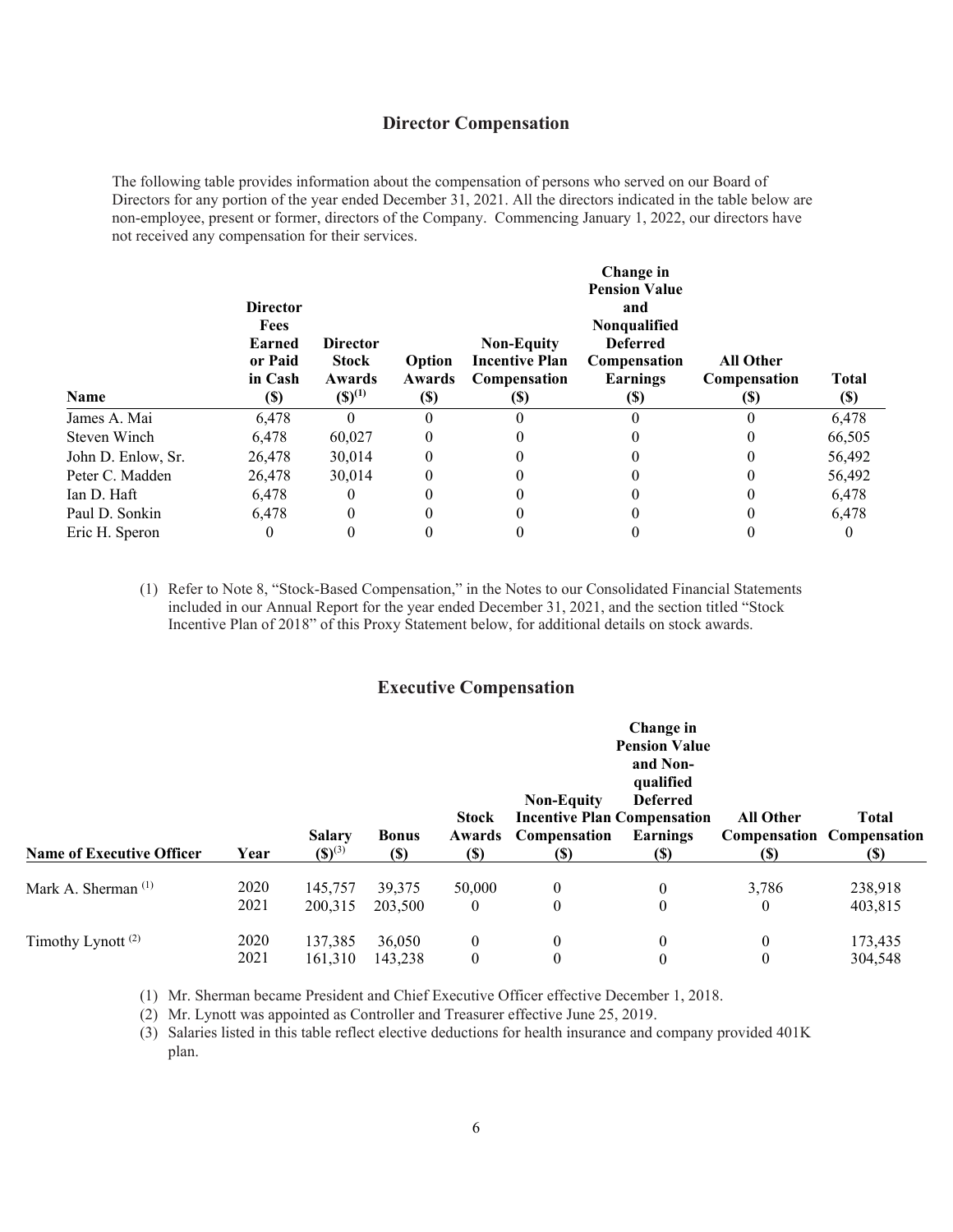#### **Employment Agreements with Mr. Sherman and Mr. Lynott**

The Company has entered into employment agreements with Mark A. Sherman, our President and Chief Executive Officer, and Timothy G. Lynott, our Controller and Treasurer, which provide for their employment, annual base compensation, bonus compensation and severance, as well as confidentiality and non-compete arrangements, as summarized in more detail below. In December 2020, the Board and the Compensation Committee approved increases to the base salaries of each of the executive officers. These increases were based upon the Company's operating performance, individual performance of each of the executive officers, and salary compensation of executive officers with comparable qualifications, experience, and responsibilities of peer companies.

Mark Sherman – Under the terms of his employment agreement with the Company, Mr. Sherman was entitled to a base compensation in 2021 of \$214,000 per annum, along with an opportunity to earn a performance bonus in an amount between 15% and 25% of his annual base compensation. The performance bonus was subject to the Company's financial performance and individual metrics, to be distributed at the discretion of the Board of the Company, which may be paid in cash or stock, or a combination of the two. An additional transaction bonus was approved by the Board and Compensation Committee at the November 2021 Board meeting in relation to the successful completion of the Timberland Sale Transaction. This bonus was for an additional \$150,000 to be paid upon completion of the Timberland Sale Transaction which was December 27, 2021. Mr. Sherman is subject to non-compete and non-solicitation provisions for a period of 12 months following the termination of his employment. Mr. Sherman's employment agreement does not provide for any severance provisions in relation to a termination of his employment. On December 28, 2020, the Company granted Mr. Sherman common stock with a value of \$50,000, which will vest on December 31, 2021, as an incentive to remain employed until December 31, 2021. The vesting requirement was accelerated in relation to the Timberland Sale Transaction and approved by the Board at the November 2021 board meeting. As a result of the Timberland Sale Transaction Mr. Sherman was severed per the terms of Keweenaw's severance plan for Key Management Employees.

Timothy G. Lynott – Under the terms of his employment agreement with the Company, Mr. Lynott is entitled to a base compensation in 2021 of \$172,950 per annum, along with an opportunity to earn a performance bonus up to 25% of his base compensation. The performance bonus will be subject to the Company's financial performance and individual metrics, to be distributed at the discretion of the Board and the President of the Company, which may be paid in cash or stock, or a combination of the two. An additional transaction bonus was approved by the Board and Compensation Committee at the November 2021 Board meeting in relation to the successful completion of the Timberland Sale Transaction. This bonus was for an additional \$100,000 and was paid following completion of the Timberland Sale Transaction. Mr. Lynott received a grant of 350 shares of restricted stock valued at \$25,000 as a signing bonus, subject to vesting of such number of shares in three equal one-third installments on the first, second, and third anniversaries of the effective date of the employment agreement. The vesting requirement was accelerated in relation to the Timberland Sale Transaction and approved by the Board at the November 2021 board meeting. Mr. Lynott is subject to non-compete and non-solicitation provisions for a period of 12 months following the termination of his employment. In the event Mr. Lynott is terminated without cause, the Company will pay Mr. Lynott severance consisting of the greater of: (i) any amounts payable pursuant to the terms and conditions contained in a Change in Control Agreement reasonably expected to be established hereafter and providing for payments upon termination in the event that the Company experiences a change in control on such terms and conditions as may be provided for in any such agreement; or  $(ii)(x)$  continuation of Mr. Lynott's base salary for a period of three (3) months from the date of notice of termination paid in equal installments through the Company's regular payroll schedule; and (y) reimbursement of Mr. Lynott's group health insurance premiums for a period of up to three (3) months if Mr. Lynott timely elects to continue his group health insurance coverage through COBRA.

#### **Severance Pay Plan for Key Management Employees**

On March 27, 2020, the Company adopted a Severance Pay Plan for Key Management Employees (the "Severance Plan"). The Severance Plan provides cash severance benefits to key management employees in the event of certain terminations of employment from the Company. The employees who are eligible to participate in the Severance Plan are key management employees of the Company designated by the Board. The Board designated Mr. Sherman and Mr. Lynott as eligible participants in the Severance Plan. As a result of the closing of the Timberland Asset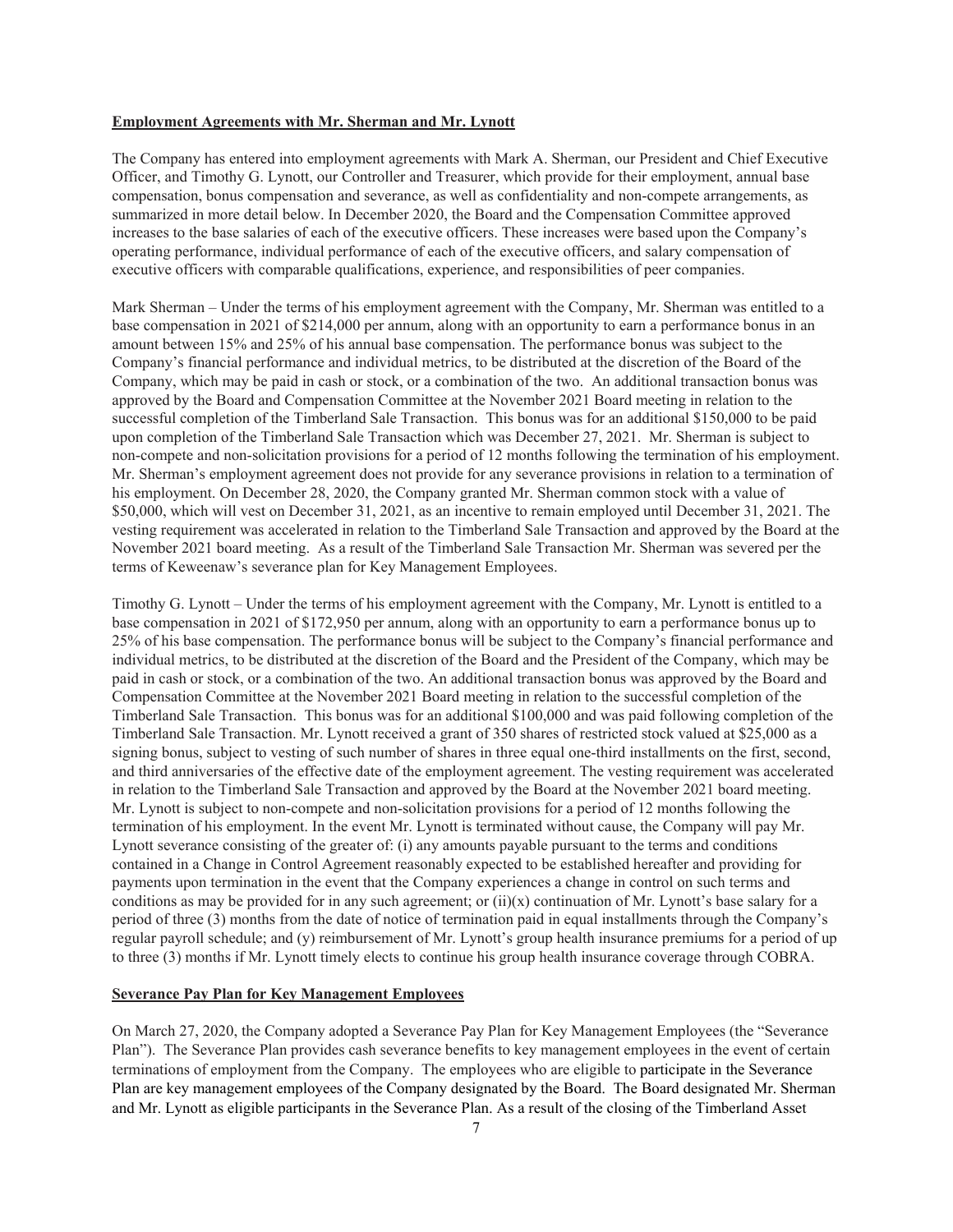Sale, former CEO Mark Sherman is entitled to receive annualized compensation of \$214,000. Payments occur on the Company's normal payroll schedule and end December 31, 2022.

The Company will make severance payments to Plan participants upon an involuntary termination of employment or a voluntary termination for good reason, if certain conditions are met, including the execution of a release by the participant. An "involuntary termination of employment" means a termination by the Company (a) not for cause or (b) that is due to (i) the sale of the Company or of a facility, division or subsidiary of the Company, or (ii) the Company's engagement of a consultant or other third party that will undertake certain of the services currently provided by employees, and in either case, the participant is not offered substantially equivalent employment by the purchaser or consultant. A "voluntary termination for good reason" means the participant's resignation within 120 days after an adverse change in the participant's employment arising without the participant's consent, such as a material diminution in the participant's base compensation or his/her authority, duties or responsibilities.

The amount of severance pay is based on the participant's length of service, as shown below, and would be paid in accordance with the Company's normal payroll practices:

| <b>Participant's Months of Employment</b><br>are: | Severance pay is<br><b>Equal to Base</b><br><b>Monthly Salary for a</b><br>Period of: |
|---------------------------------------------------|---------------------------------------------------------------------------------------|
|                                                   | 1 month                                                                               |
| At least 3 months but less than 6 months          | 2 months                                                                              |
| At least 6 months but less than 12 months.        | 3 months                                                                              |
|                                                   | 12 months                                                                             |

#### **Stock Incentive Plan of 2018**

Our Board of Directors adopted the Keweenaw Land Association, Limited Stock Incentive Plan of 2018 (the "Incentive Plan") on August 13, 2018. The purpose of the Incentive Plan is to provide employees, directors and consultants with an increased incentive to contribute to the long-term performance and growth of the Company and its subsidiaries, to join the interests of employees, directors and consultants with the interests of the Company's shareholders through the opportunity for increased stock ownership and to attract and retain participants. The Incentive Plan is further intended to provide flexibility to the Company in structuring long-term incentive compensation to best promote the foregoing objectives.

The Incentive Plan permits the grant and award of non-qualified stock options, stock appreciation rights, restricted stock, restricted stock units, stock awards and other stock-based awards and stock-related awards ("Incentive Awards") to employees, directors and consultants.

There are 93,307 shares of the Company's Common Stock available for Incentive Awards under the Incentive Plan. The number of shares available for issuance may be adjusted by reason of a stock dividend, stock split, recapitalization or other general distribution of Common Stock or other securities to our shareholders, or in the event of a merger, business combination, recapitalization, reclassification, subdivision or combination of the Company.

The exercise price of stock options and the base price of stock appreciation rights are determined by the Board on the date of grant in an amount that is equal to or greater than 100% of the market value of our Common Stock. If our Common Stock is not traded on an exchange, the market value will be the average of the closing bid and asked prices for a share of Common Stock on the date of grant as reported by an over-the-counter marketplace designated by the Board.

Our Board of Directors may terminate the Incentive Plan at any time or may from time to time amend or alter the Incentive Plan or any aspect of it; provided, that no such amendment may be made, without the approval of shareholders of the Company, that would (i) except as otherwise provided in the Incentive Plan, reduce the exercise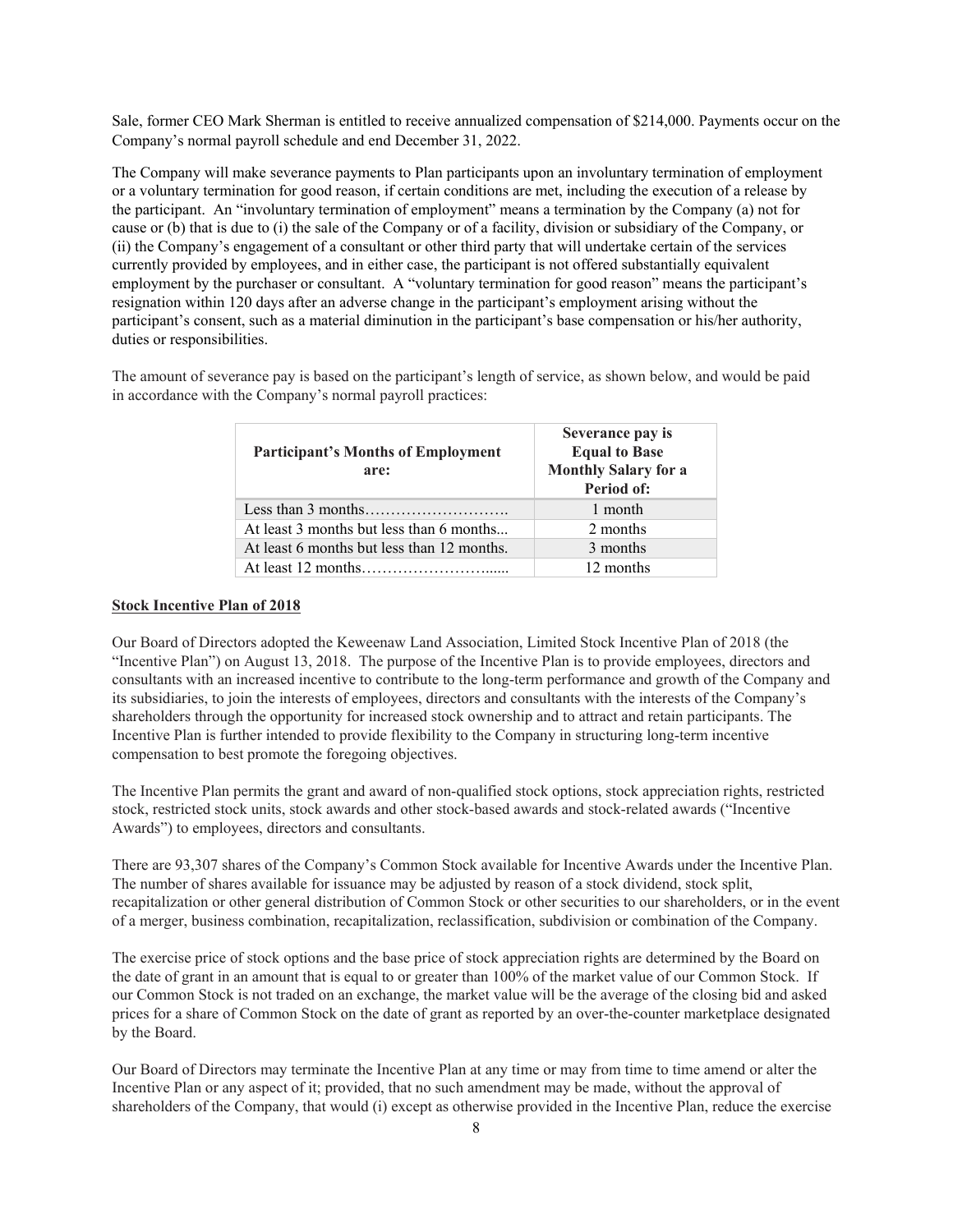price at which stock options, or the base price at which stock appreciation rights, may be granted below the market value; (ii) except as provided in the Incentive Plan, reduce the exercise price of outstanding stock options or the base price of outstanding stock appreciation rights, (iii) authorize the grant of incentive stock options; or (iv) otherwise amend the Incentive Plan in any manner requiring shareholder approval by law, and provided further that the Incentive Plan may not be amended in any way that causes the Incentive Plan to fail to comply with or be exempt from Section 409A of the Internal Revenue Code of 1986, as amended.

Unless earlier terminated by our Board of Directors, no Incentive Award will be granted under the Incentive Plan after August 12, 2028.

Shares of our Common Stock under the Incentive Plan are not registered under the Securities Act of 1933, as amended.

#### **Equity Compensation Plan Information**

The following table summarizes information, as of December 31, 2021, relating to compensation plans under which equity securities are authorized for issuance.

| <b>Plan Category</b>                                                         | Number of<br>securities to be<br>issued upon<br>exercise of<br>outstanding<br>options,<br>warrants and<br>rights<br>(a) | Weighted-<br>average<br>exercise<br>price of<br>outstanding<br>options,<br>warrants<br>and rights<br>(b) | Number of<br>securities<br>remaining<br>available for future<br>issuance under<br>equity<br>compensation<br>plans (excluding<br>securities reflected<br>in column $(a)$ )<br>(c) |
|------------------------------------------------------------------------------|-------------------------------------------------------------------------------------------------------------------------|----------------------------------------------------------------------------------------------------------|----------------------------------------------------------------------------------------------------------------------------------------------------------------------------------|
| Equity compensation plans approved by security holders                       | $\theta$                                                                                                                | $\Omega$                                                                                                 | $\Omega$                                                                                                                                                                         |
| Equity compensation plans not approved by security<br>holders <sup>(1)</sup> | $\theta$                                                                                                                | \$0.00                                                                                                   | $93,307^{(1)}$                                                                                                                                                                   |
| Total                                                                        | 950                                                                                                                     | <b>\$0.00</b>                                                                                            | 93.307                                                                                                                                                                           |

(1) These securities are available under the Stock Incentive Plan of 2018. Incentive awards may include, but are not limited to, non-qualified stock options, stock appreciation rights, restricted stock, restricted stock units, and stock awards.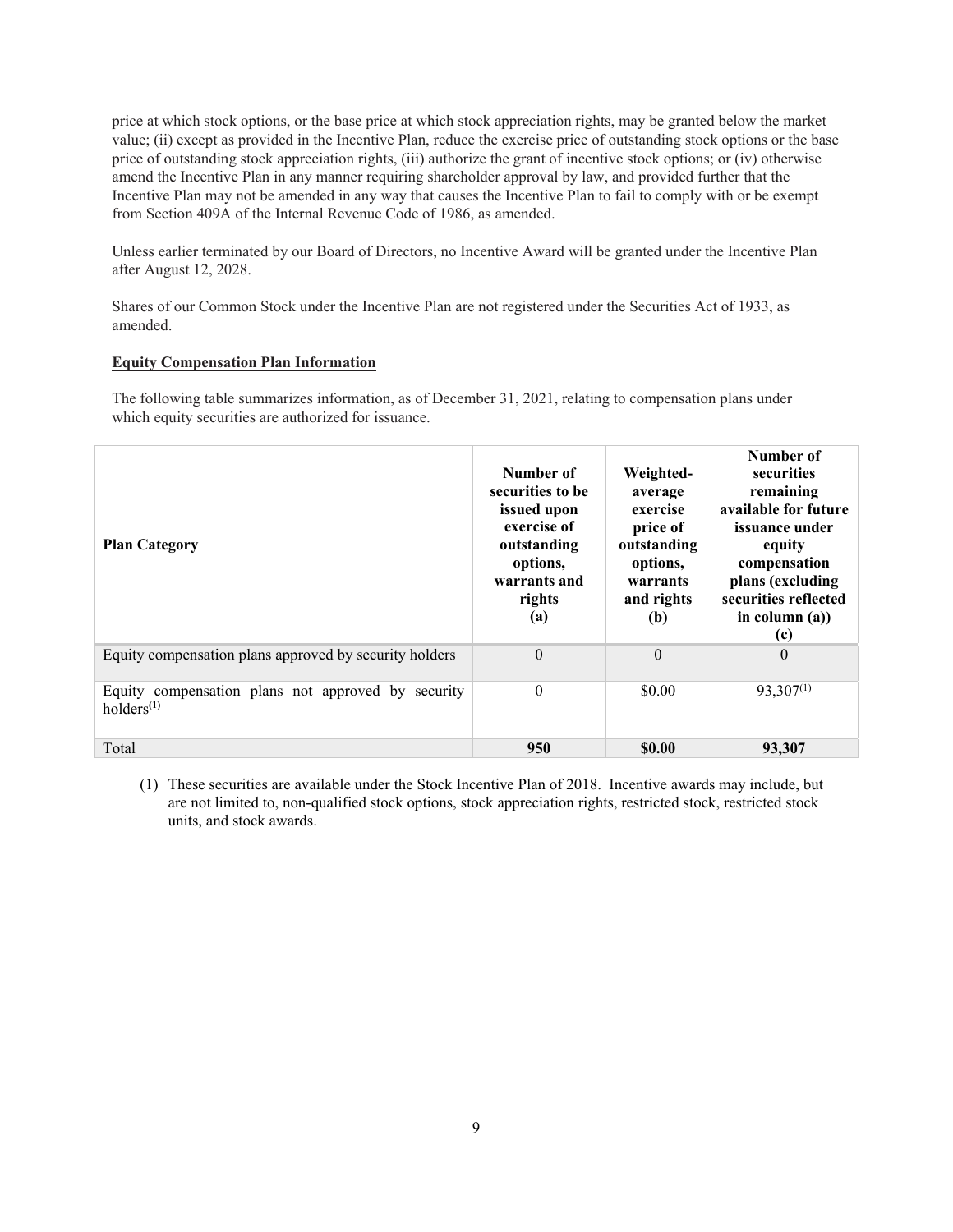## **Transactions with Related Persons**

We have a written policy requiring review and approval related person transactions that involve us by disinterested directors. A transaction may be a related person transaction if any of our directors, executive officers, owners of more than 5% of our common stock, or their immediate family have a material interest in the transaction and the amount involved exceeds \$120,000. The policy authorizes disinterested directors to approve a related person transaction if it determines that the transaction is at least as favorable to us as would have been expected if the transaction had been with a person who is not related to us, or is in our best interest.

## **Proposal #2 Ratification of Appointment of Independent Registered Public Accounting Firm**

The Company's Board has selected Anderson, Tackman & Company PLC ("Anderson, Tackman & Co.") as our independent registered public accounting firm for the fiscal year ending December 31, 2022.

Anderson, Tackman & Co. replaced Grant Thornton effective May 13, 2022. The change in independent auditor was not related to any disagreement between the Company and Grant Thornton. Rather, the decision to change auditors was made based upon the Board's determination that Anderson Tackman's size, cost structure, expertise and history of working with the Company aligned most closely the Company's current size, limited reporting status, and objective to reduce expenses.

Our Board of Directors is asking our shareholders to ratify the selection of Anderson, Tackman & Co. as our independent registered public accounting firm. Although ratification is not required by our bylaws or otherwise, our Board is submitting the selection of Anderson, Tackman & Co.to our shareholders for ratification as a matter of good corporate practice.

Representatives of Grant Thornton and Anderson Tackman plan to attend the annual meeting of shareholders, will have the opportunity to make a statement if they desire to do so, and will respond to appropriate questions by shareholders.

Unless otherwise instructed, the persons named as proxies intend to vote all proxies received for ratification of the appointment of Anderson, Tackman & Co.

In the event shareholders do not ratify the appointment, the appointment will be reconsidered by the Board. Even if the selection is ratified, the Board in its discretion may select a different registered public accounting firm at any time during the year if it determines that such a change would be in our best interest and the best interest of our shareholders.

**Our Board of Directors recommends that you vote FOR ratification of the appointment of Anderson, Tackman & Co. as our independent registered public accounting firm for 2022.**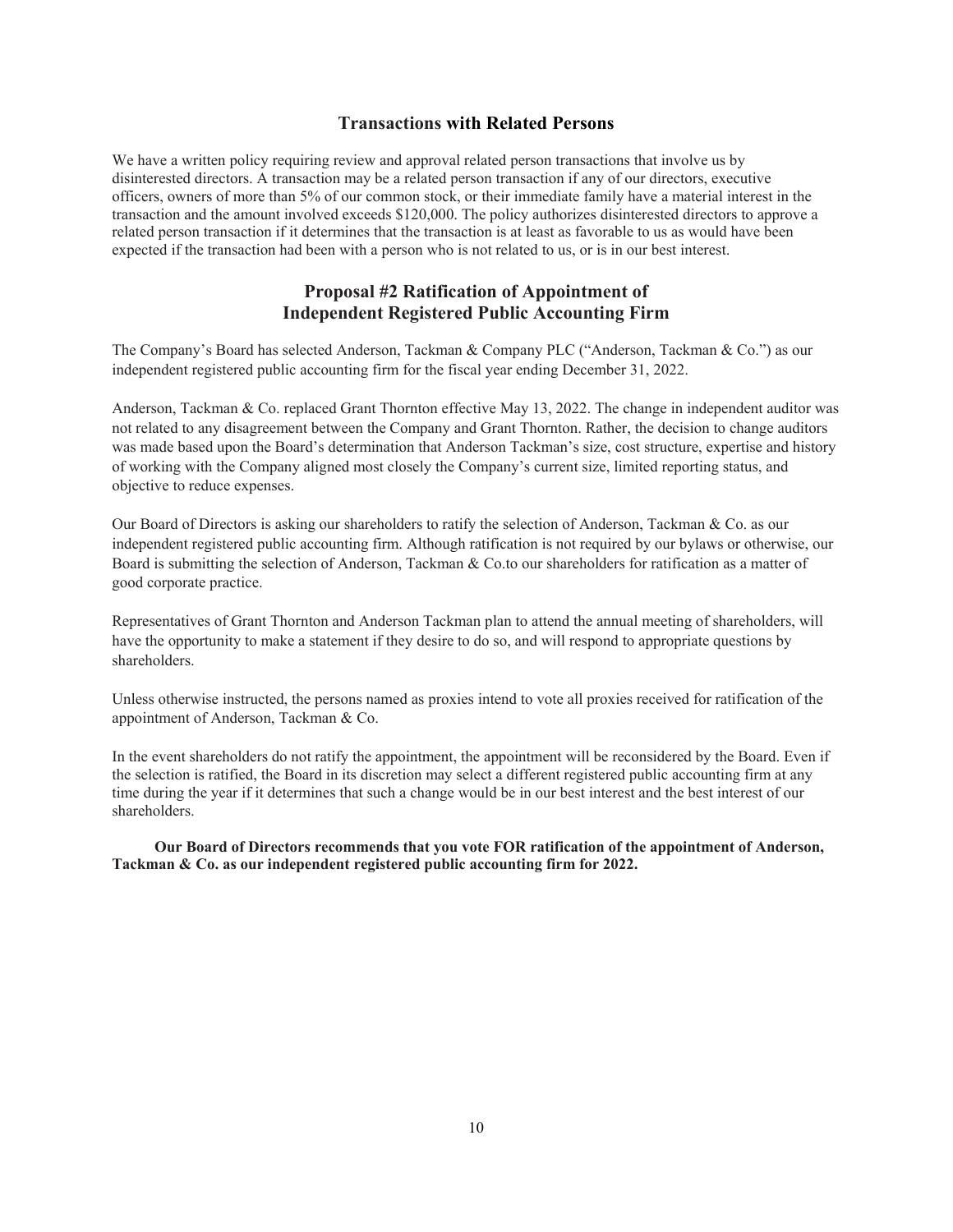#### **Proposal #3 Amendment to the Plan of Partial Liquidation**

On December 20, 2021, the Company's shareholders approved the Plan of Partial Liquidation (the "Plan of Partial Liquidation"). The Board of Directors of the Company is proposing an amendment to the Plan of Partial Liquidation (the "First Amendment") that would allow the Company, at the discretion of the Board of Directors, to conduct a tender offer in lieu of the second portion of the special dividend.

The summary of certain provisions of the Plan of Partial Liquidation and the First Amendment contained below and elsewhere in this proxy statement is qualified in its entirety by reference to (a) the Plan of Partial Liquidation attached as Annex A and (b) the First Amendment attached as Annex B, each of which is incorporated herein by reference. This summary does not purport to be complete and may not contain all of the information about the Plan of Partial Liquidation or First Amendment that is important to you. KLA encourages you to read the Plan of Partial Liquidation and the First Amendment carefully in their entirety.

The following is a summary of the Plan of Partial Liquidation:

(a) As soon as practicable following the closing of the Timberland Asset Sale, the Company shall make adequate provision, by payment or otherwise for all of the Company's existing and reasonably foreseeable debts, liabilities, and obligations, whether or not liquidated, matured, asserted, or contingent.

(b) As soon as practicable following the closing date, the Company will make a partial liquidating distribution of the Company's cash in the form of a pro rata special distribution to shareholders in accordance with the terms of this Plan and the MBCA. This action by and on behalf of the Company will not require further approval by the Directors or the shareholders.

(c) Subject to the foregoing, the Company has discretion in determining the manner and timing for the distributions to be completed. Distributions pursuant to the Plan or any other requirements of the MBCA may occur at a single time or be undertaken in a series of transactions over time. Unless otherwise provided herein, the distributions may be in cash or in assets or in some combination of such. The Company has absolute discretion to make such distributions in such amounts and at the time or times, it determines.

(d) The Company will continue to indemnify its Officers, Directors, and employees in accordance with the MBCA, its articles of incorporation, bylaws, any contractual arrangements, and its existing directors and officers' liability insurance policy, for acts and omissions in connection with the implementation of this Plan.

(e) General Authorization. The Directors are authorized as of the effective date of the Plan, without further action by the shareholders, to do and perform or cause the officers of the Company (the "Officers"), subject to approval of the Directors, to do and perform any and all acts, and to make, execute, deliver or adopt any and all agreements, resolutions, conveyances, certificates and other documents of every kind that are deemed necessary, appropriate or desirable, in the sole discretion of the Directors, to implement the winding up of the business according to the Plan and the transactions contemplated hereby.

In executing the special distribution contemplated by paragraphs (b) and (c) above, the Company estimated a special distribution of approximately \$100 on a per share basis, payable in two installments as follows: an initial distribution of approximately \$92 per share payable on or before December 31, 2021 to shareholders of record as of the closing date, and a second distribution of approximately \$8 per share payable on or before December 31, 2022 to shareholders of record as of a future record date to be established for such purpose. The Company completed an initial distribution of \$92 per share as planned on December 31, 2021. The Company noted that the second distribution remained subject to potential reduction for indemnity claims or other contingencies. In its Annual Report published March 31, 2022 for the fiscal year ending December 31, 2021, the Company reported that at present it anticipated a small handful of contingencies are likely to reduce the available funds for the second distribution to approximately \$7.00 per share. The Company noted, additionally, that the second distribution remains subject to potential further reduction.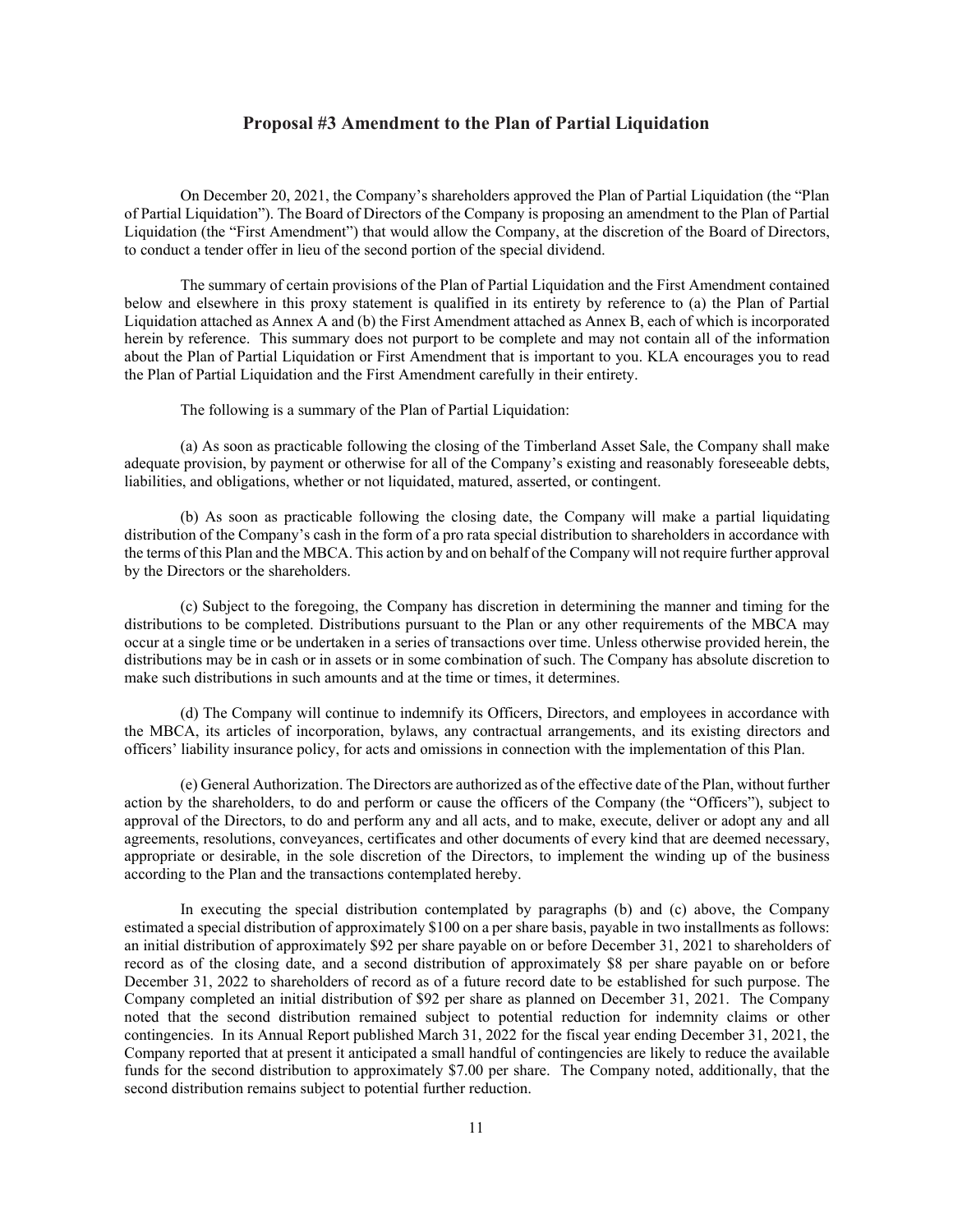Following the Timberland Asset Sale, the Company's primary business strategy has changed from that of a timber company to a mineral company of much smaller scale with an entirely different investment profile. The Board of Directors believes that having the flexibility to pursue a Tender Offer in lieu of second distribution would provide optionality to shareholders. Specifically, shareholders who wish to exit would have the option for further return of capital, while those who wish to pursue the mineral strategy would be able to remain invested in the Company without receiving a taxable distribution. Those who wish to remain invested in the Company and do not tender shares would generally not recognize additional taxable gain in connection with the Tender Offer contemplated by the First Amendment to the Plan of Liquidation. With regard to the tax treatment of tendered shares, please see the discussion below.

Thus the Company is proposing an amendment to the Plan of Liquidation that would operate as follows:

- The Board of Directors would have the option to forego the second special distribution and in lieu thereof conduct a modified "Dutch Auction" tender offer (the "Tender Offer").
- The amount of funds for available for the Tender Offer would equal the disbursed balance of the indemnity escrow account from the Timberland Asset Sale less a reduction of 35.9% of balance. This reduction would be made to reflect the intention of shareholders Cornwall Capital and First Foundation NOT to tender shares in the Tender Offer. Together, these shareholders own 35.9% of the Company's outstanding common stock. These funds withheld from the pool available for the tender offer would remain on the Company's balance sheet for general operations. Disbursement of the escrowed funds is currently scheduled to occur on or about December 22, 2022.
- The price range at which shares would be purchased would be determined by the Board of Directors in its reasonable discretion based on a balance of valuation factors, including then current market prices, volume weighted average price following the announcement of the Timberland Asset Sale, and assessment of intrinsic value.
- The Tender Offer would commence following the release of the indemnity escrow and would remain open for at least 20 business days.
- The Board in its discretion would establish other terms of the tender offer.

The Board of Directors recommends you vote "FOR Proposal #3".

### **Certain Federal Income Tax Consequences of the Transaction**

The following summary is a general discussion of certain of the U.S. federal income tax consequences of the repurchase of shares in the Tender Offer. This discussion is included for general information purposes only, does not propose to consider all aspects of U.S. federal income taxation that might be relevant to a shareholder, and does not constitute, and is not a tax opinion or taxadvice to any particular shareholder. This summary is based on the Code, Treasury Regulations, judicial decisions, and administrative pronouncements, each as currently in effect as of the date of this proxy statement. All of the foregoing are subject to change at any time, possibly with retroactive effect, and all are subject to differing interpretation. Any such change could affect the continuing validity of this discussion. No advance ruling has been sought or obtained from the IRS regarding the United States federal income tax consequences of the Tender Offer. As a result, no assurance can be given that the IRS would not assert or that a court would not sustain a position contrary to any of the tax consequences set forth below.

Each shareholder is urged to consult and rely on such shareholder's own tax adviser with respect to the tax consequences of the Tender Offer.

This summary does not address any tax consequences arising under United States federal tax laws other than United States federal income tax laws, nor does it address the laws of any state, local, foreign, or other taxing jurisdiction, nor does it address any aspect of income tax that may be applicable to non-U.S. Holders of Company shares. In addition, this summary does not address all aspects of United States federal income taxation that may apply to U.S. Holders of Company shares in light of their particular circumstances or U.S. Holders that are subject to special rules under the Code, such as, without limitation, Holders of Company shares that are:

• Partnerships or other pass-through entities (and persons holding their Company stock through a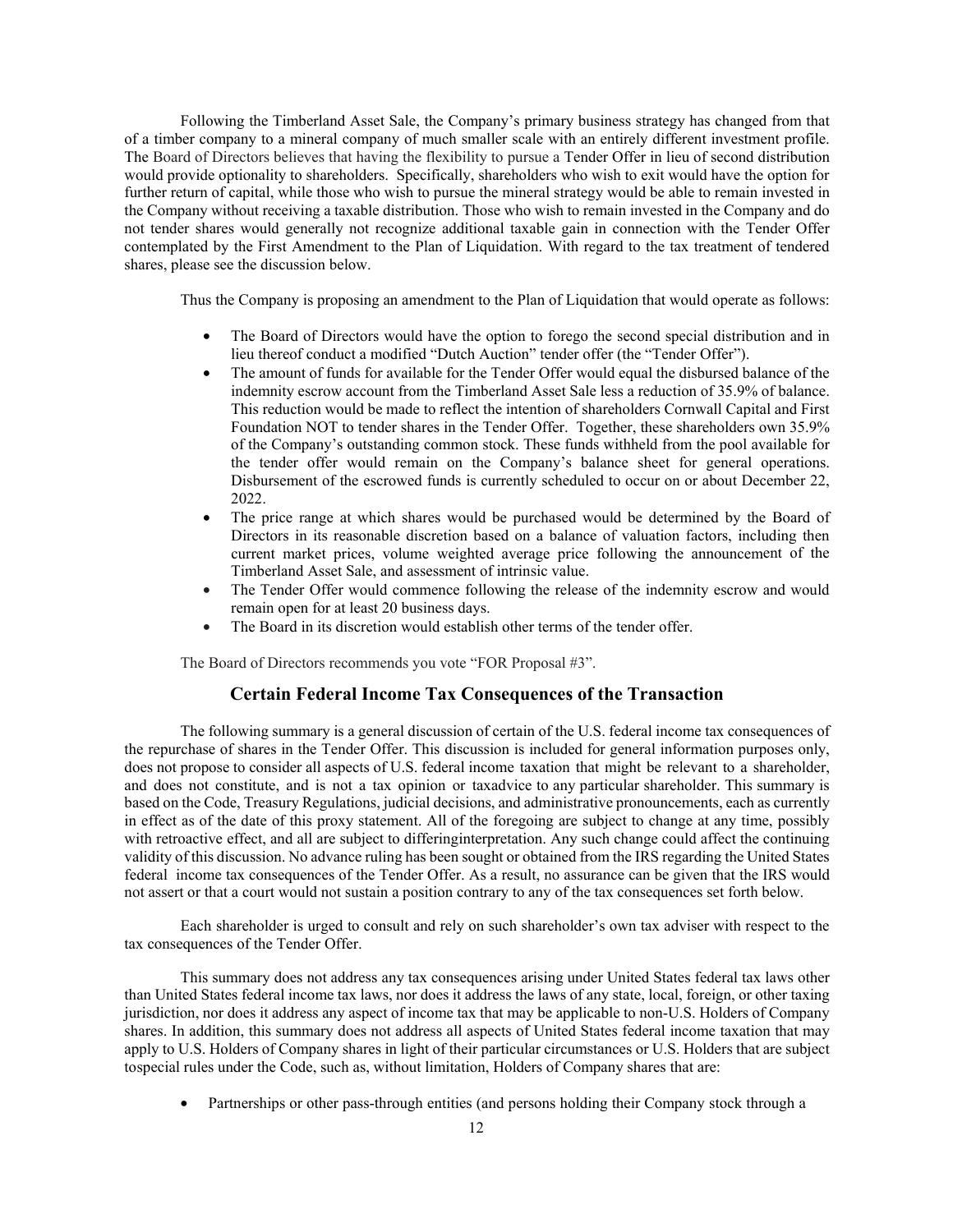partnership or other pass-through entity);

- Persons who acquired Company shares as a result of the exercise of employee stock options or otherwise as compensation or through a tax-qualified retirement plan;
- Controlled foreign corporations, passive foreign investment companies, and corporations that accumulate earnings to avoid U.S. federal income tax;
- Certain former citizens or long-term residents of the United States;
- Persons subject to the alternative minimum tax or the tax on net investment income imposed by Section 1411 of the Code;
- Tax-exempt organizations, financial institutions, broker-dealers, traders in securities that have elected to apply a mark to market method of accounting, insurance companies, persons having a "functional currency" other than the U.S. dollar;
- Real estate investment trusts and, regulated investment companies; and
- Persons holding their Company shares as part of a straddle, hedging, constructive sale or conversion transaction, or other integrated or risk-reduction transaction.

#### ANY SUCH HOLDERS SHOULD CONSULT THEIR OWN TAX ADVISORS REGARDING THE TREATMENT OF THE ARRANGEMENT TO THEM.

- For purposes of this summary, a "U.S. Holder" is a beneficial owner of Company shares that is for United States federal income tax purposes:
- a United States citizen or resident alien of the United States;
- a corporation or other entity treated as a corporation for United States federal income tax purposes, created or organized under the laws of the United States or any state therein or political subdivision thereof;
- a trust that (1) is subject to the primary supervision of a court within the United States and one or more United States persons have the authority to control all substantial decisions of the trust, or (2) has a valid election in effect under applicable Treasury Regulations to be treated as a United States person; or
- an estate, the income of which is subject to United States federal income taxation regardless of its source.

If a partnership (including an entity treated as a partnership for United States federal income tax purposes) holds Company shares, the tax treatment of a partner in the partnership will generally depend on the status of such partner and the activities of the partnership. A Company shareholder, which is a partnership, should consult its tax advisor concerning the tax consequences of the Tender Offer. Company shareholders that are not U.S. Holders may have different tax consequences than those described below, and are urged to consult their tax advisors about the tax treatment of the Tender Offer to them under United States and non-U.S. law.

#### **Treatment of the Tender Offer as a Redemption in Partial Liquidation**

In general, a shareholder's exchange of Company Shares for cash pursuant to the Tender Offer will be a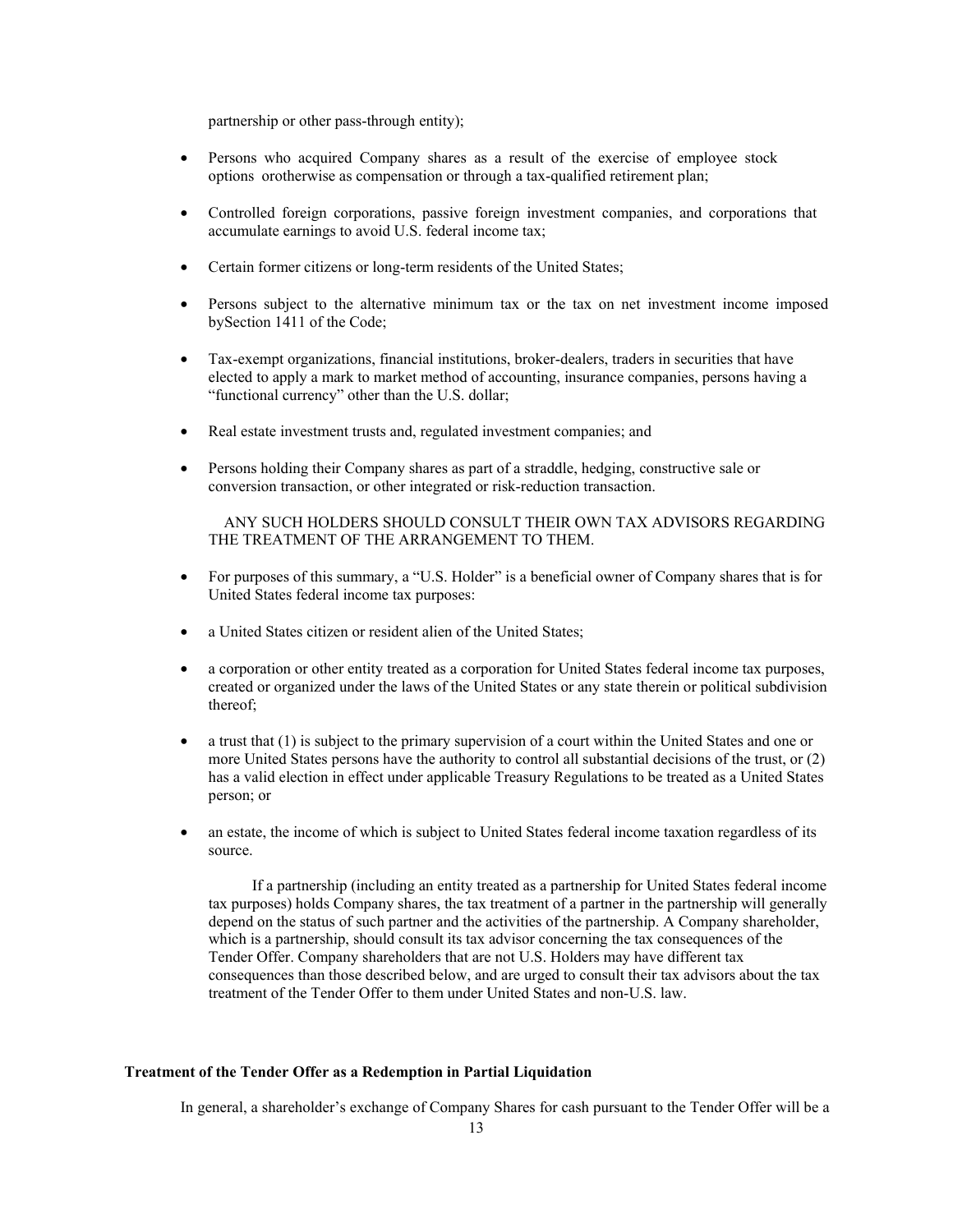taxable transaction for federal income tax purposes under the Internal Revenue Code of 1986, as amended (the "Code"). The exchange generally will be treated as either a taxable sale or exchange or as a taxable distribution with respect to such Company Shares. It is intended that the Tender Offer would be treated as a distribution, which will constitute a "redemption" within the meaning of Section 317 of the Code, which will result in the following federal income tax consequences.

It is intended that the repurchase of the Company Shares by us in the Tender Offer will be treated as a redemption in partial liquidation of the Company within the meaning of Section 302(b)(4) of the Code. If the Tender Offer qualifies as a redemption in partial liquidation, as more fully described below, the cash received pursuant to the Tender Offer in exchange for your Company Shares will be treated as a distribution from the Company in part or full payment in exchange for the Company Shares tendered. Such treatment will result in a shareholder's recognizing gain or loss equal to the difference between (a) the cash received by the shareholder and (b) the shareholder's adjusted basis in the Company Shares repurchased in the partial liquidation. Assuming the Company Shares are held as a capital asset, such recognized gain or loss will be capital gain or loss. If the Company Shares were held longer than one year, such capital gain or loss will be long-term. No assurance can be given that a partial liquidation of the Company under Section 302(b)(4) of the Code will be satisfied as to any particular shareholder, and thus no assurance can be given that any particular shareholder will not be treated as having received a dividend for U.S. federal income tax purposes.

The receipt of cash by a non-corporate shareholder pursuant to the Tender Offer may qualify as a redemption under a plan of "partial liquidation" under Section 302(b)(4) of the Code if the distribution is "not essentially equivalent to a dividend (determined at the corporate level rather than at the shareholder level)." Under the Code, all distributions under a plan of partial liquidation must be made by the end of the taxable year succeeding the taxable year of the corporation in which such plan of partial liquidation was adopted.

In general, a distribution will not be essentially equivalent to a dividend at the corporate level if (a) it falls within the complete termination safe harbor, discussed below, or (b) it is attributable to a genuine "contraction" in such corporation. The determination of what constitutes a genuine "contraction" of a corporation has primarily been derived from judicially developed law. In determining whether a genuine contraction has occurred, the IRS generally compares the size of the corporation's operations before and after the events that resulted in the distribution being made. A significant reduction in the corporation's level of business activities (*e.g.*, the number of employees, income, and assets) must be shown. For private letter ruling purposes, the IRS will not ordinarily issue a ruling that a distribution qualifies as a distribution in partial liquidation under the "corporate contraction" theory unless the contraction results in a 20-percent-or-greater reduction in (1) gross revenue, (2) net fair market value of assets, and (3) employees.

As a result of the Company's business strategy, and in accordance with the Plan of Partial Liquidation adopted by Company, the Company believes that there will be a substantial contraction of the Company's operations through the sale or other disposition of the Timberland Assets, and that it will, in fact, achieve a 20 percent-or- greater reduction in its gross revenue, net fair market value of assets, and employees. Therefore, to the extent amounts paid for the repurchase of Company Shares in the Tender Offer constitute proceeds realized from such contraction, such payment to non-corporate shareholder-recipients will qualify under Section 302(b)(4) of the Code as a distribution in partial liquidation. It is anticipated that in excess of 95% of Purchase Price payable pursuant to the sale of the Timberland Assets will be attributable to a genuine contraction in the Company's business. These proceeds are attributable to the sale of the Timberland Assets. These proceeds are subject to adjustment for such items as taxes, reserves, and working capital. Certain of these proceeds will be included in the Purchase Price.

A "safe harbor" for partial liquidation treatment is provided by Section  $302(e)(2)$  of the Code for distributions related to the termination of a business. Under Section 302(e)(2) of the Code, a distribution will be deemed to be "not essentially equivalent to a dividend" determined at the corporate level, and therefore, will qualify as a distribution in partial liquidation, if (a) the distribution is attributable to the distributing corporation's ceasing to conduct, or consists of the assets of, a "qualified trade or business" (i.e., a business that was actively conducted throughout the five-year period ending on the date of the redemption) and, (b) immediately after the distribution, the distributing corporation is actively engaged in the conduct of a "qualified trade or business." The safe harbor is not satisfied, however, unless there is a complete distribution of the proceeds attributable to the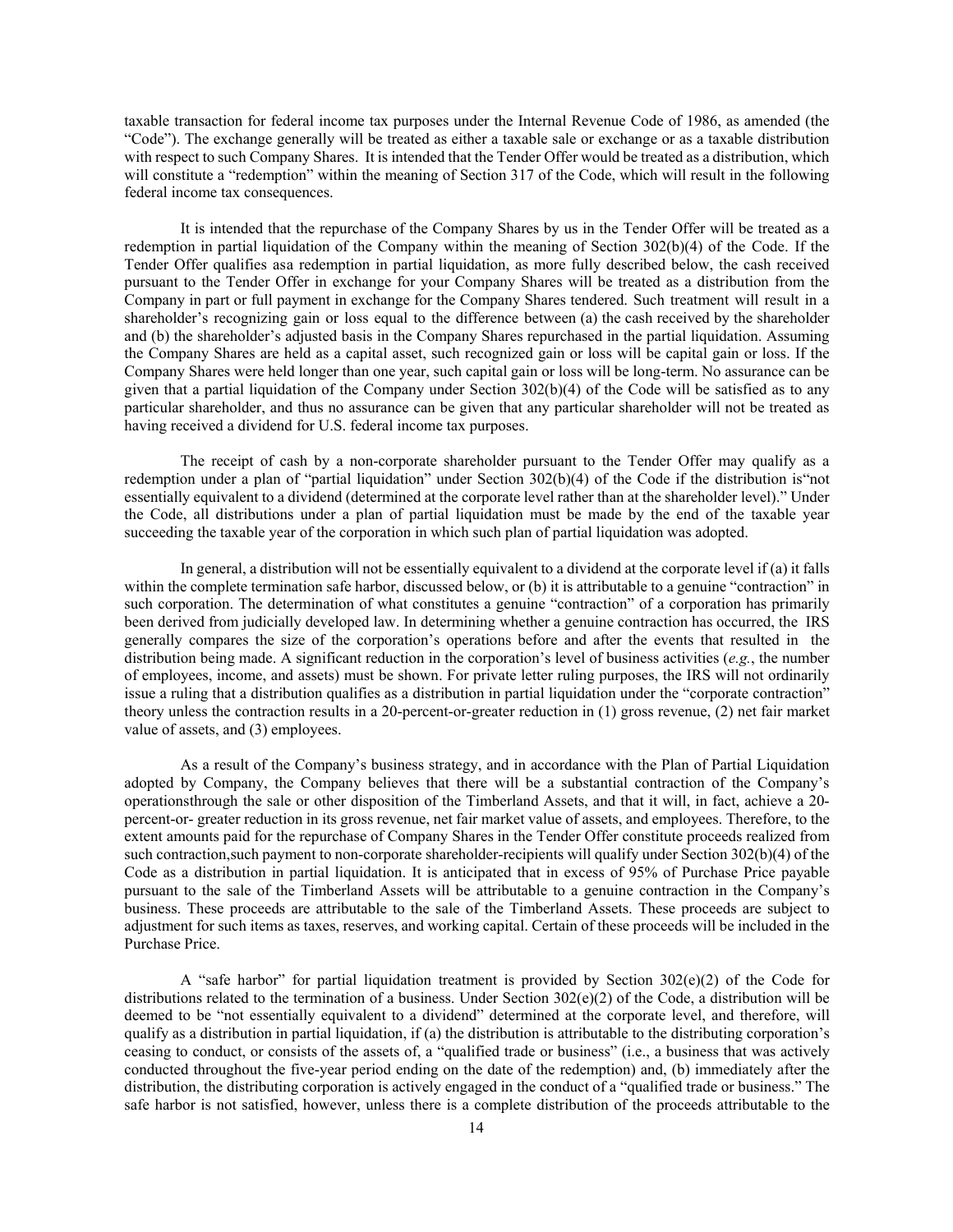discontinued trade or business. That is, all of the proceeds attributable to the terminated business must be distributed to the shareholders to meet this test. The Company does not expect to meet the safe harbor of Section 302(e)(2) of the Code.

#### **Treatment of the Timberland Sale Distribution as a Dividend if Section 302(e) of the Code does Not Apply**

If the repurchase of Company Shares in the Tender Offer is not treated as a redemption in partial liquidation of the Company within the meaning of Section 302(b)(4) of the Code, a shareholder of Company Shares will be treated as having received a dividend taxable pursuant to Section 301 of the Code. Generally, the portion of a distribution made from earnings and profits ("E&P") of the Company is treated as a dividend. If Section 301 of the Code applies to the purchase price paid for Company Shares exchanged in the Tender Offer, the Company anticipates that its available E&P will be sufficient for the entire amount treated as a distribution to be taxed as a dividend. The entire amount of a dividend is generally included in the gross income of a shareholder. Any dividend would likely be treated as a "qualified dividend" for purposes of Section 301 of the Code. In the event that the transaction is treated as a dividend distribution to a shareholder for federal income tax purposes, such shareholder's tax basis of the shares actually redeemed will be added to the tax basis of such shareholder's remaining actually owned or constructively owned shares in the Company.

#### **Special Rules for Corporate Shareholders**

Because the "partial liquidation" provision of Section 302(b)(4) of the Code is applicable only to noncorporate shareholders, if the repurchase of Company Shares in the Tender Offer qualifies only as a "partial liquidation," then a corporate shareholder is deemed to receive a dividend.

Upon receipt of a dividend from the Company, a corporate shareholder who owns less than 20 percent of Company is eligible for a dividends received deduction equal to 50 percent of the amount of the distribution, subjectto applicable limitations, including those related to "debt financed portfolio stock" under Section 246A of the Code and to the holding period requirements of Section 246 of the Code.

In addition, any amount received by a corporate shareholder that is treated as a dividend may constitute an "extraordinary dividend" subject to the provisions of Section 1059 of the Code. Generally, Section 1059 of the Code requires a corporate shareholder to reduce the tax basis of its stock in a corporation by the portion of the dividend eligible for the dividends received deduction and, if such portion exceeds the shareholder's tax basis for the stock, to treat any such excess as gain from the sale of the stock in the year in which a sale or disposition of such stock occurs. The term "extraordinary dividend" includes any dividend if the amount thereof exceeds the greater of 10 percent of the tax basis of the shareholder's shares or 10 percent of the fair market value of such shares. For this purpose, other dividends received that have ex-dividend dates within the same period of eightyfive consecutive days of a dividend are aggregated. Furthermore, if a taxpayer receives an aggregate amount of dividends in excess of 20 percent of the adjusted basis of the taxpayer's stock, such dividends having ex-dividend dates within a period of 365 consecutive days, then the dividends also constitute "extraordinary dividends" and the taxpayer must reduce its basis under Section 1059 of the Code.

Section 1059 of the Code applies only to stock that has not been held for more than two years before the dividend announcement date, unless the redemption of stock is part of a partial liquidation or is not pro rata to all shareholders. The Company believes that part of the tender offer proceeds will constitute a distribution in partial liquidation and that the Offer will likely not result in a pro rata distribution to all shareholders. Additionally, if the corporate shareholder is required under Section 1059 of the Code to reduce its stock basis, the nontaxed portion of all dividend distributions within an 85-day or 365-day period referred to above, including regular quarterly dividend distributions; reduce the corporate shareholder's basis in the Company stock. Corporate shareholders should consult their tax advisers concerning the application of Section 1059 of the Code to their particular situation.

#### **Information Reporting and Backup Withholding**

U.S. Holders may be subject to information reporting to the IRS and backup withholding with respect to dividends treated as paid on and any cash proceeds from the sale or other disposition of the Company shares in connection with the Timberland Sale Distribution. Information reporting will apply to amounts treated as payments of dividends on, and to cash proceeds from the sale or other disposition of, the Company shares by a paying agent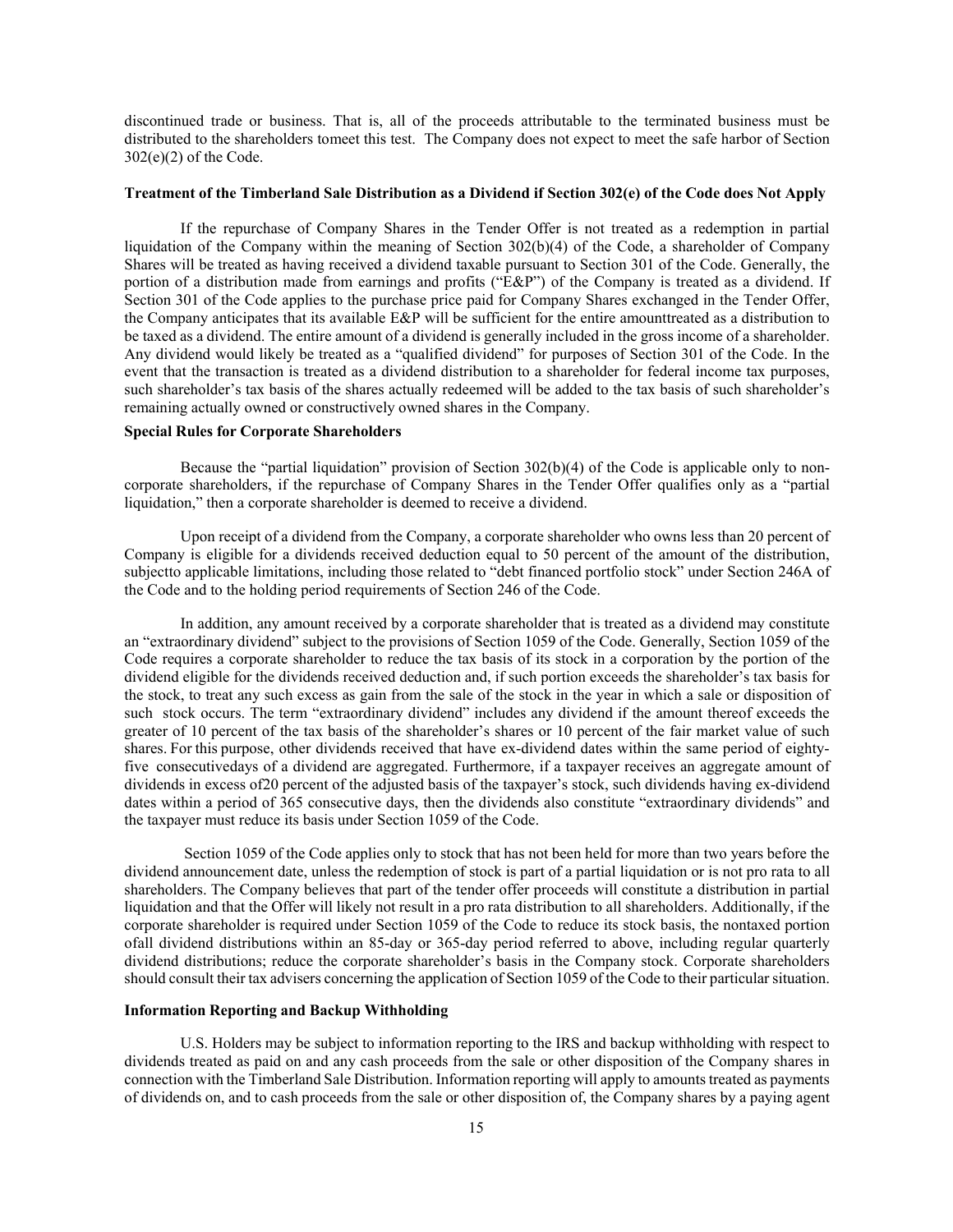within the United States to a U.S. Holder, other than a U.S. Holders that are exempt from information reporting and properly certify their exemption. A paying agent within the United States will be required to withhold at the applicable statutory rate, currently 24%, in respect of any amounts treated as payments of dividends on, and the cash proceeds from the disposition of, Company shares within the United States to a holder (other than holders that are exempt from backup withholding and properly certify their exemption) if the holder fails to furnish its correct taxpayer identification number or otherwise fails to comply with applicable backup withholding requirements. U.S. Holders that are required to establish their exempt status generally must provide a properly completed IRS Form W- 9.

Backup withholding is not an additional tax. Amounts withheld as backup withholding may be credited against a holder's U.S. federal income tax liability. A holder generally may obtain a refund of any amounts withheld under the backup withholding rules by filing the appropriate claim for refund with the IRS in a timely manner and furnishing any required information. Each holder is advised to consult with its tax advisor regarding the application of the United States information reporting rules to their particular circumstances.

#### **Non-U.S. Holders**

Non-U.S. Holders generally may not be subject to withholding tax if the non-U.S. Holder (i) furnishes a valid IRS Form W-8BEN or IRS Form W-8BEN-E, together with appropriate attachments, certifying under

penalties of perjury, its status as a non-U.S. Peron, (ii) furnishes an appropriate certificate of non-recognition to avoid withholding tax under Section 1446(f) of the Code, and (iii) has furnished to the payor other documentation upon which it may rely upon in accordance with applicable Treasury Regulations. The appropriate form of IRS Form W-8, which you should use, will depend on your particular circumstances. Additional information may be found on the IRS website (www.irs.gov).

In addition, failure by a non-U.S. Holder to provide a properly completed applicable IRS Form W-8BEN or IRS Form W-8BEN-E may result in withholding under Section 1441 or Section 1442 of the Code and the Foreign Account Tax Compliance Act ("FATCA"). A 30% withholding tax will apply to the gross amount that is paid to a non-U.S. Holder, unless an applicable income tax treaty reduces or eliminates such tax, and the non-U.S. Holder claims the benefit of that treaty by providing a properly completed and duly executed IRS Form W-8BEN or W-8BEN-E, as applicable (or suitable successor or substitute form), establishing qualification for benefits under the treaty, and a certificate of non-recognition, if applicable.

The preceding discussion is intended only as a summary of certain United States federal income tax consequences of the Timberland Sale Distribution. It is not a complete analysis or discussion of all potential tax effects that may be important to you. The Company has not requested and do not intend to request any ruling from the IRS. YOU ARE URGED TO CONSULT YOUR OWN TAX ADVISOR AS TO THE SPECIFIC TAX CONSEQUENCES RESULTING FROM THE TIMBERLAND SALE DISTRIBUTION, INCLUDING TAX RETURN REPORTING REQUIREMENTS, THE APPLICABILITY AND EFFECT OF ALL FEDERAL, STATE, LOCAL AND OTHER APPLICABLE TAX LAWS WHETHER OR NOT DESCRIBED ABOVE AND THE EFFECT OF ANY PROPOSED CHANGES IN THE TAX LAWS.

## **Risk Factors**

The forward-looking statements contained in this proxy statement should be read in conjunction with the risk factors contained in our 2021 Annual Report because they could cause the actual results and conditions to differ materially from those projected in forward-looking statements. Before you invest in our common stock, you should know that owning our common stock involves risks, including the risks incorporated from the 2021 Annual Report. The risk factors that are incorporated from the 2021 Annual Report are not the only ones Keweenaw faces. If the adverse matters referred to in any of the risk factors actually occur, our business, financial condition, or operations could be adversely affected and funds may not be available for either the Tender Offer or the second special distribution. In that case, the price of our common stock could decline, and you may lose all or part of your investment.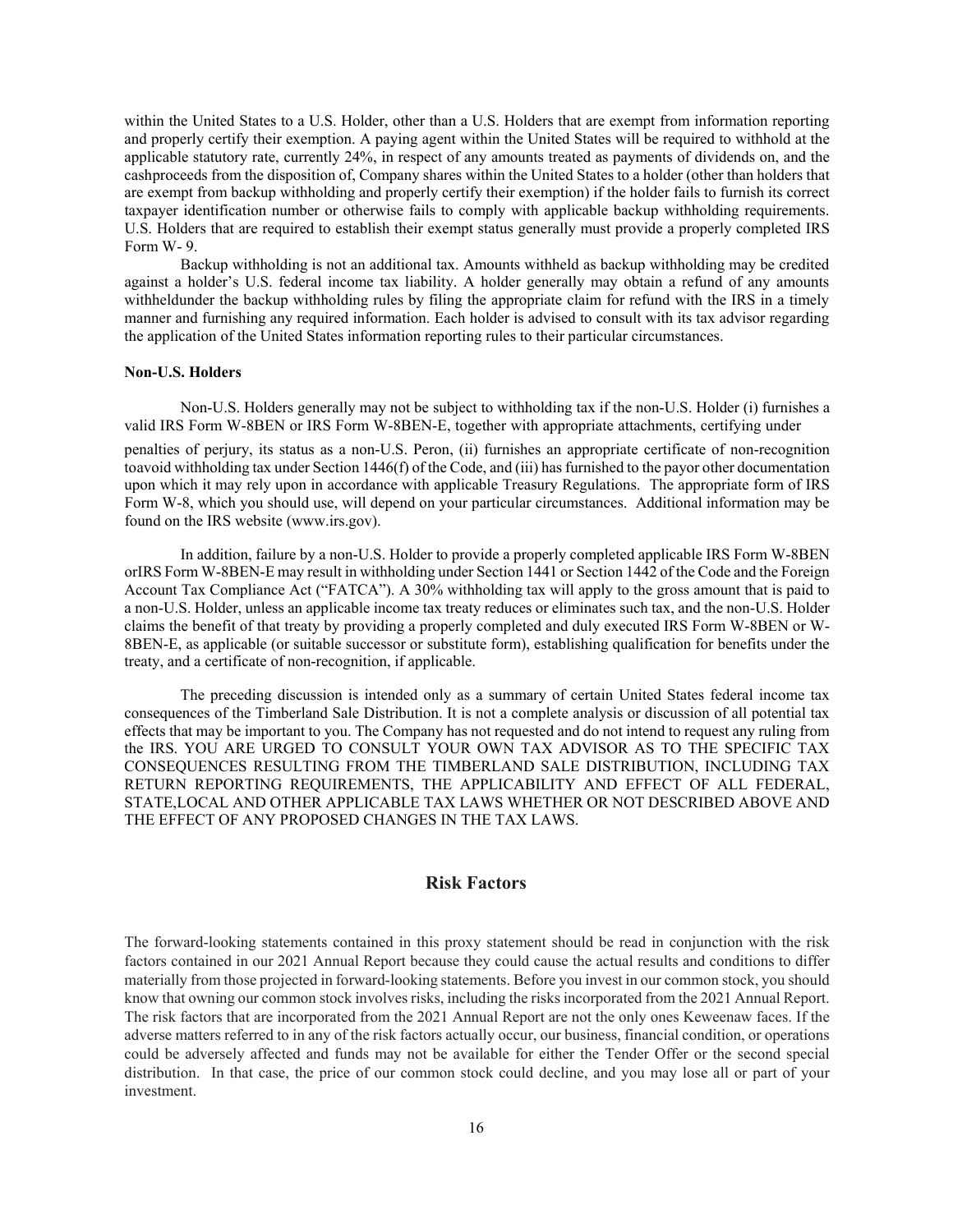### **Shareholder Proposals for 2023 Annual Meeting**

A shareholder intending to present a proposal for the 2023 annual meeting of shareholders must comply with the advance notice and other requirements set forth in Article II of our Bylaws.

### **Other Matters**

Our Board of Directors does not know of any other matters to be brought before the Annual Meeting. If other matters are presented upon which a vote may properly be taken, it is the intention of the persons named in the proxy to vote the proxies in accordance with their best judgment.

### **Availability of Annual Report**

Keweenaw Land Association, Limited is pleased to offer the benefits and convenience of electronic delivery of its annual reports and proxy materials on-line. Our proxy statement and 2020 Annual Report are available at: https://keweenaw.com/company-reports/.

In accordance with the Michigan Business Corporation Act, we plan to deliver future annual reports to our shareholders electronically, unless you specifically request hard copies of the annual report to be mailed to you. If you would like to request hard copies of the annual report, please contact Paula J. Aijala, Secretary of Keweenaw Land Association, Limited by email at investors@keweenaw.com, or by writing to her at Keweenaw Land Association, Limited, 1801 East Cloverland Drive, PO Box 188, Ironwood, MI 49938.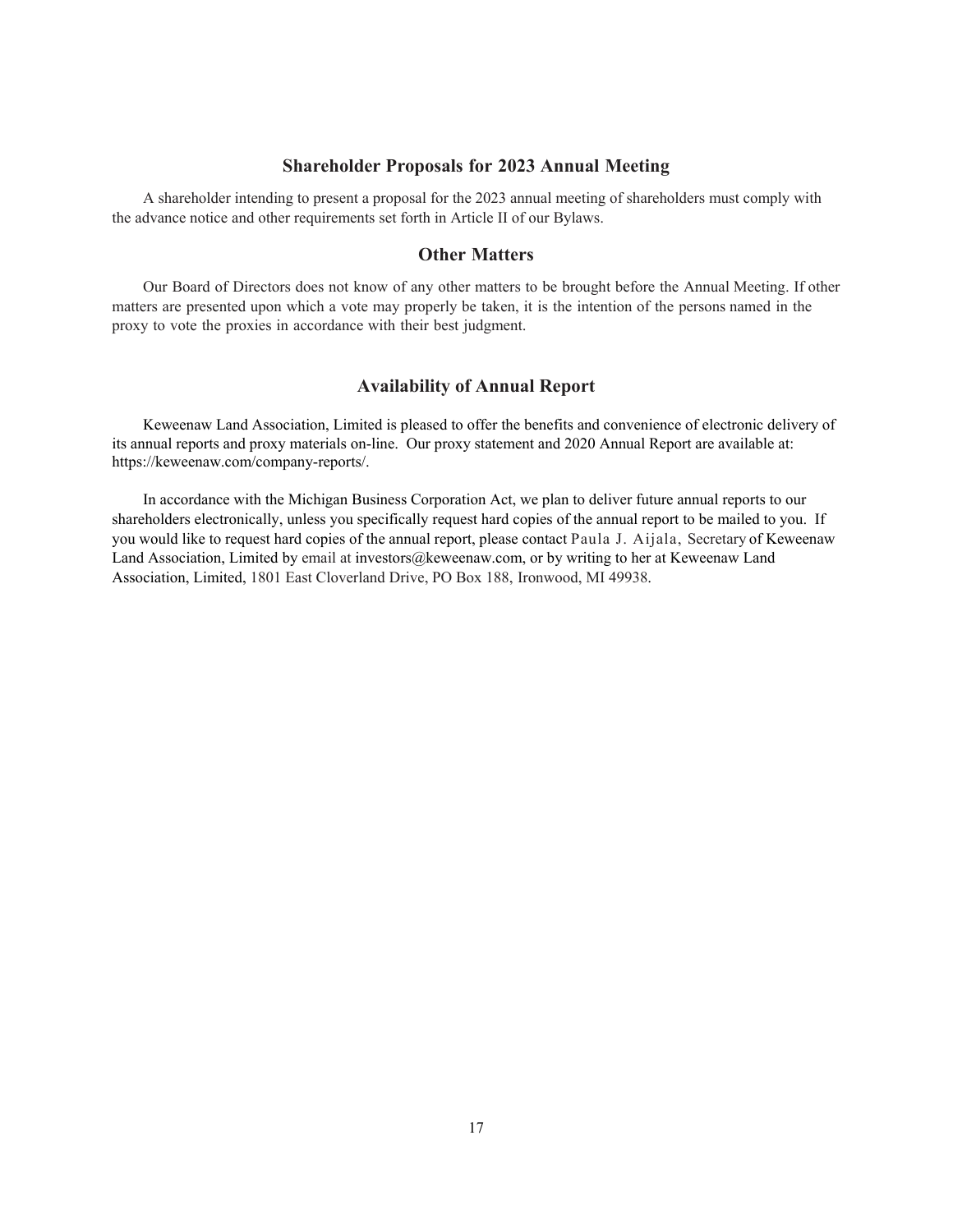**Annex A -- The Plan of Partial Liquidation See Enclosure.**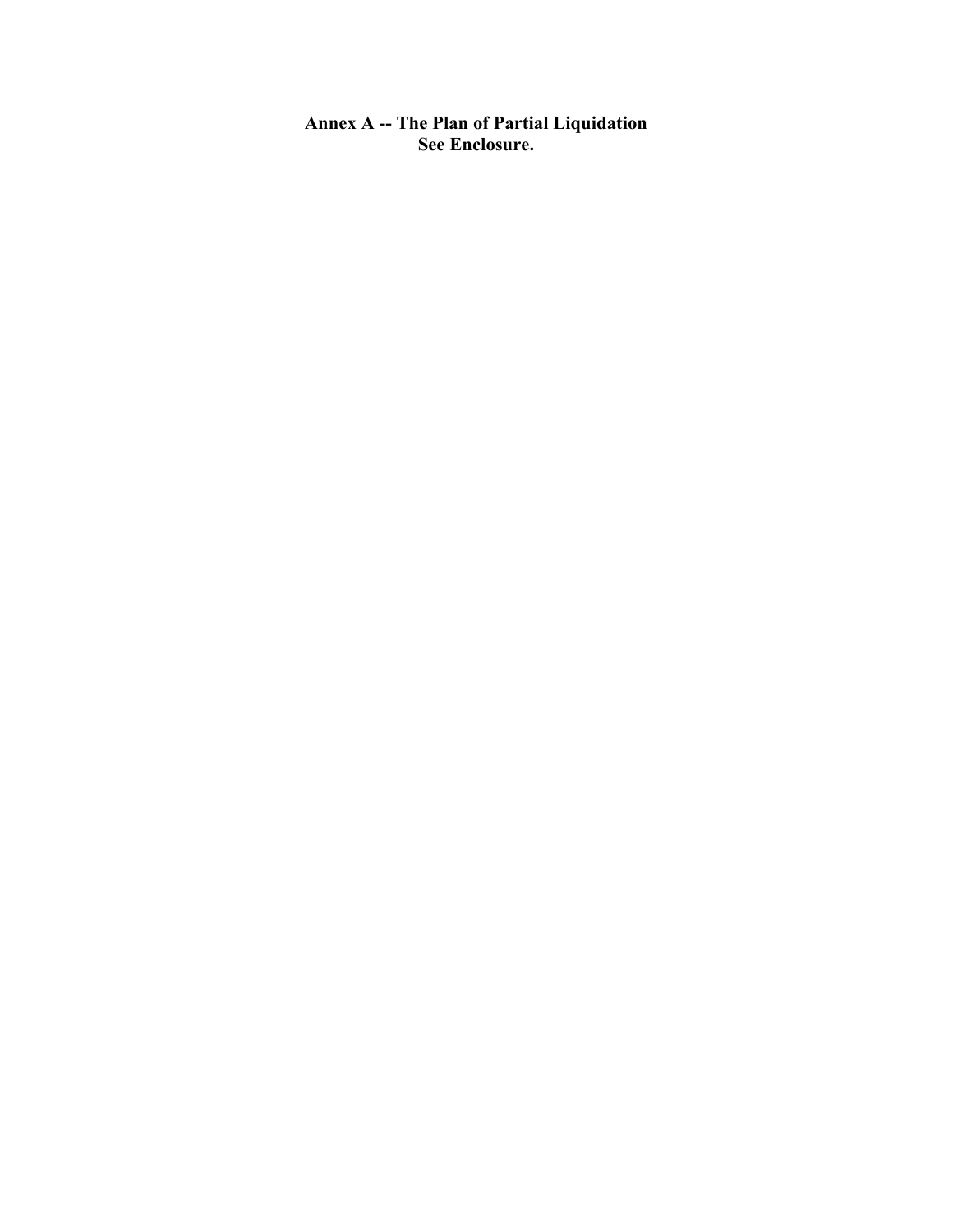## **PLAN OF PARTIAL LIQUIDATION OF KEWEENAW LAND ASSOCIATION, LIMITED**

THIS PLAN OF PARTIAL LIQUIDATION (the "**Plan**"), dated as of November [ ], 2021 (the "**Plan Date**"), is intended to accomplish the partial liquidation of KEWEENAW LAND ASSOCIATION, LIMITED, a Michigan corporation (the "**Corporation**"), in accordance with the Michigan Business Corporation Act, 1972 PA 284, MCL § 450.1101 et seq., as amended (the "**Act**").

## 1. Approval and Adoption of Plan.

(a) The directors of the Corporation (the "**Directors**") took action by unanimous written consent following a meeting of the board of directors held on November 19, 2021 and voted to propose and recommend to the shareholders of the Corporation (the "**Shareholders**") that the Corporation be partially liquidated by distributing to the Shareholders the net proceeds of the Corporation's sale (the "**Timberland Asset Sale**") of substantially all of the Corporation's timberland assets excluding mineral rights (the "**Timberland Assets**"), pursuant that certain Purchase and Sale Agreement, dated as of November 19, 2021 (the "**Purchase and Sale Agreement**"). The Directors further adopted the following Plan for the partial liquidation of the Corporation, including liquidating its Timberland Assets and distributing the net proceeds on the Plan Date, upon the Shareholders' authorization of such partial liquidation.

(b) The Shareholders of the Corporation are set to take action by a special meeting of the shareholders to be held on December 20, 2021 at which time the Shareholders will consider and vote on approving partial liquidation of the Corporation and adopting the Plan as recommended by the Directors.

2. General Authorization. The Directors are authorized as of the Plan Date, without further action by the Shareholders, to do and perform or cause the officers of the Corporation (the "**Officers**"), subject to approval of the Directors, to do and perform any and all acts, and to make, execute, deliver or adopt any and all agreements, resolutions, conveyances, certificates and other documents of every kind that are deemed necessary, appropriate or desirable, in the sole discretion of the Directors, to implement the partial liquidation of the Corporation according to the Plan and the transactions contemplated hereby.

3. Indemnification. The Corporation shall continue to indemnify its Officers, Directors, and employees in accordance with the Act, its articles of incorporation, bylaws, any contractual arrangements, and its existing directors' and officers' liability insurance policy, for acts and omissions in connection with the implementation of this Plan and the partial liquidation and contraction of the affairs of the Corporation.

4. Contraction of Business Activities. The Corporation shall operate a substantially contracted mineral and property business following the closing of the Purchase and Sale Agreement and the Timberland Asset Sale.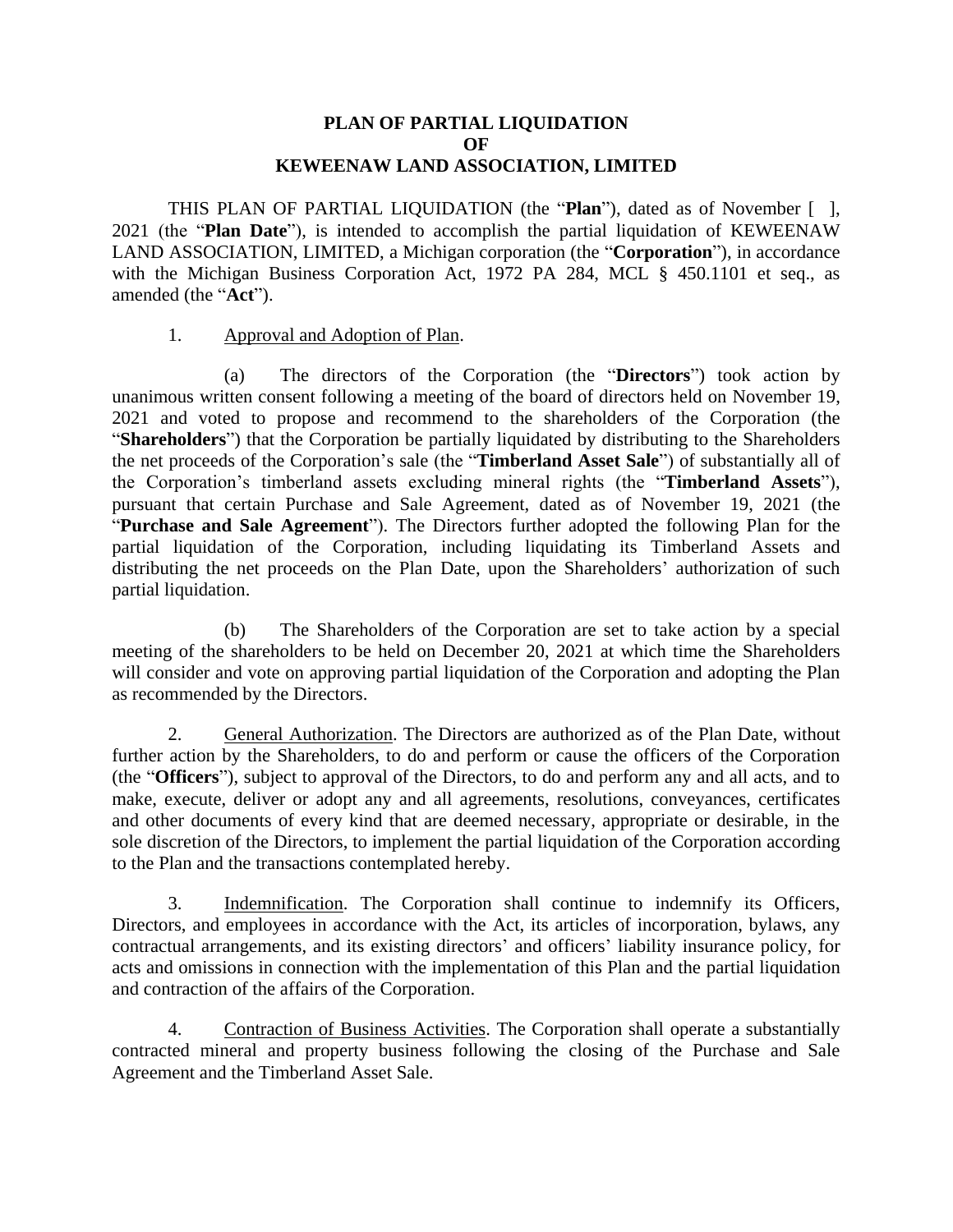5. Filing of Tax Forms. The Corporation shall file its returns and satisfy its tax obligations in connection with its partial liquidation and this Plan.

## 6. Plan of Distribution.

(a) As soon as practicable following the closing date of the Timberland Asset Sale (the "**Closing Date**") pursuant to the Purchase and Sale Agreement, the Corporation shall make adequate provision, by payment or otherwise for all of the Corporation's existing and reasonably foreseeable debts, liabilities, and obligations, whether or not liquidated, matured, asserted, or contingent.

(b) As soon as practicable following the Closing Date, the Corporation will make a partial liquidating distribution of the Corporation's cash in the form of a *pro rata* special dividend to shareholders in accordance with the terms of this Plan and the Act. This action by and on behalf of the Corporation will not require further approval by the Directors or the Shareholders. Distributions to the Shareholders will be made only as permitted and in the manner required by the Act.

(c) Subject to the foregoing, the Corporation has discretion in determining the manner and timing for the distributions to be completed. Distributions pursuant to the Plan or any other requirements of the Act may occur at a single time or be undertaken in a series of transactions over time. Unless otherwise provided herein, the distributions may be in cash or in assets or in some combination of such. The Corporation has absolute discretion to make such distributions in such amounts and at the time or times, it determines.

[*Signature page follows*]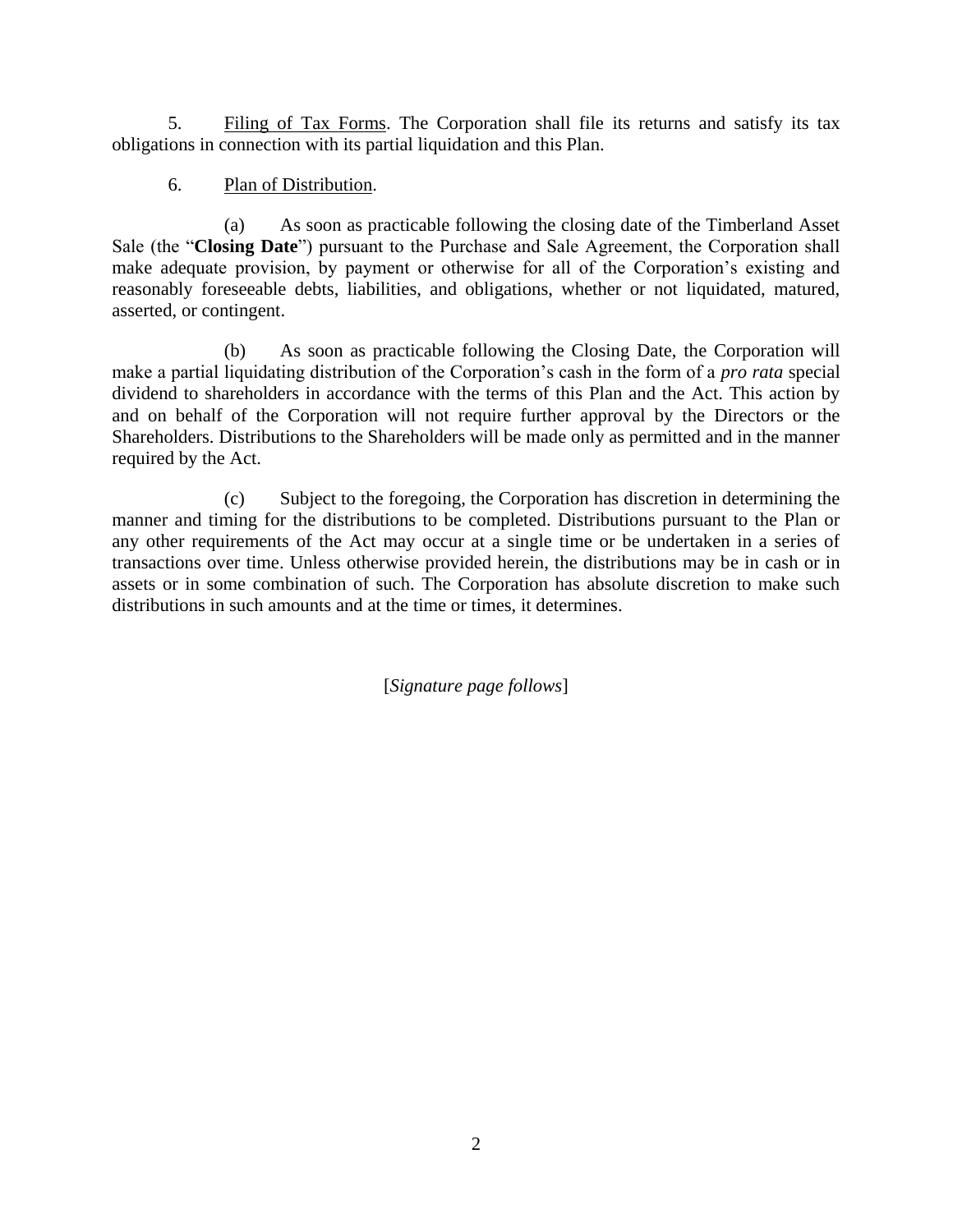IN WITNESS WHEREOF, the Corporation has approved dissolution and adopted this Plan as of the Plan Date.

## **KEWEENAW LAND ASSOCIATION, LIMITED**

\_\_\_\_\_\_\_\_\_\_\_\_\_\_\_\_\_\_\_\_\_\_\_\_\_\_\_\_\_\_\_\_\_\_\_\_

/s/ Mark A. Sherman

Mark A. Sherman, President and CEO

4875-7687-6036 v1 [8600-15]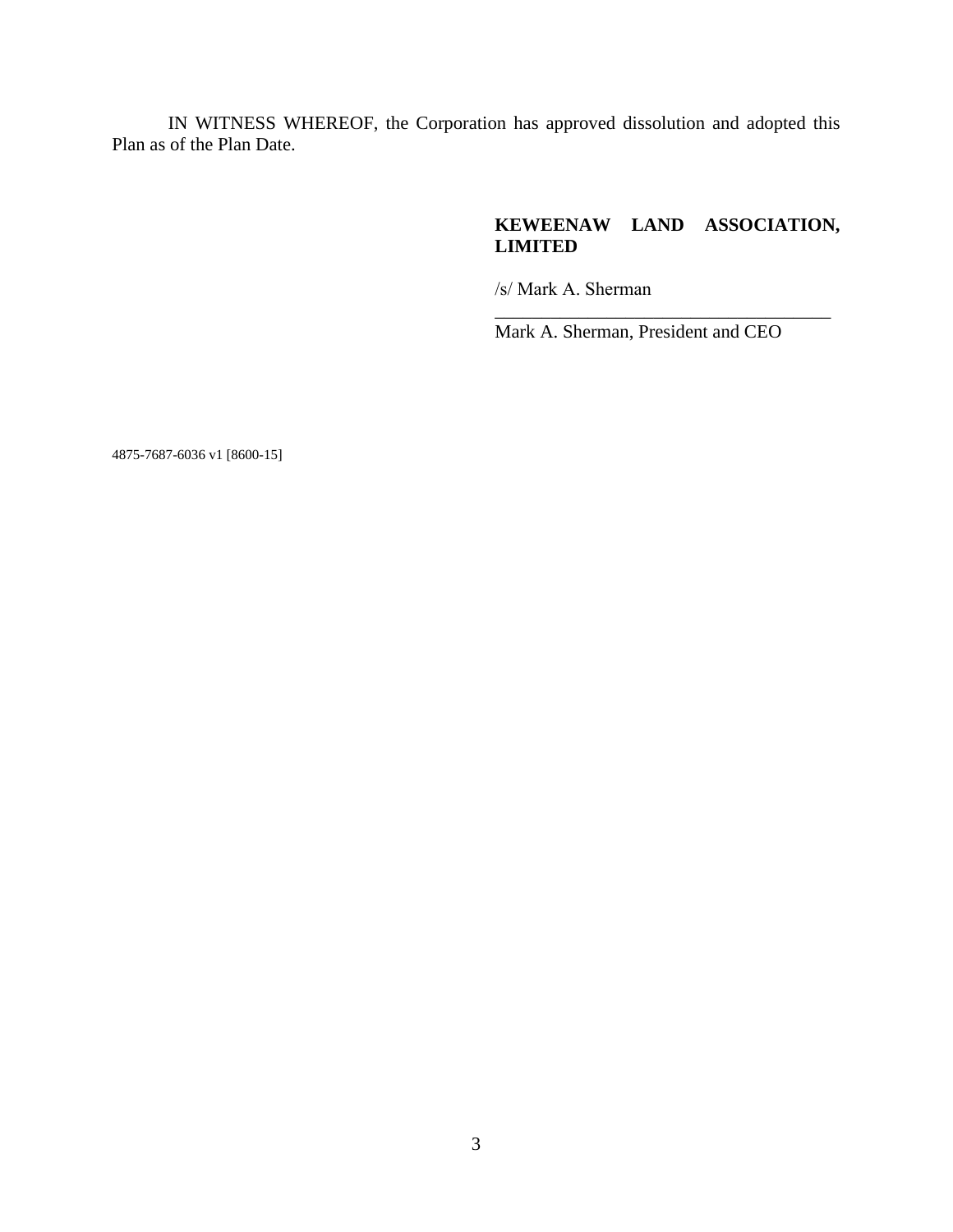# **Annex B -- First Amendment to the Plan of Partial Liquidation**

**See Enclosure.**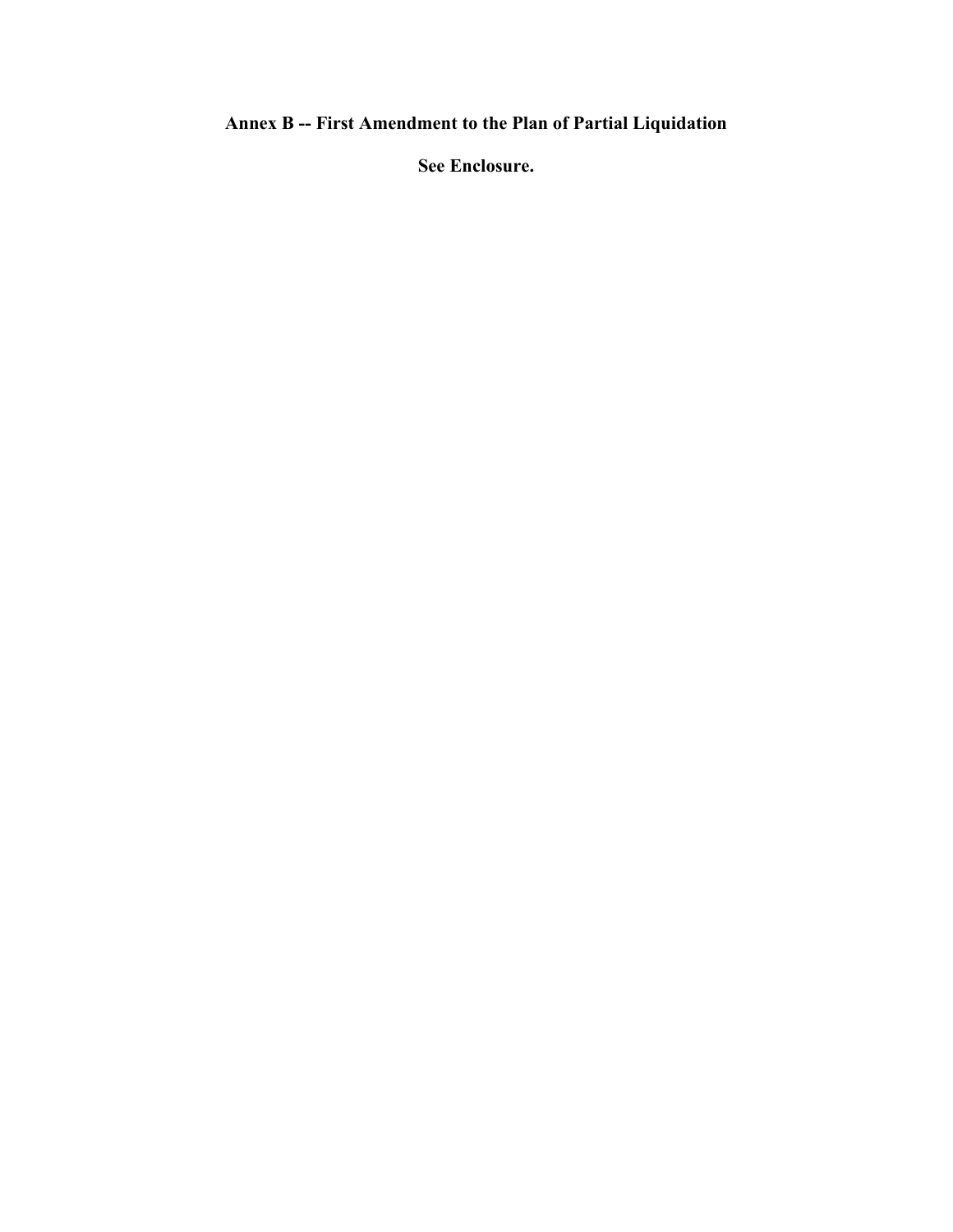## **FIRST AMENDMENT TO PLAN OF PARTIAL LIQUIDATION OF KEWEENAW LAND ASSOCIATION, LIMITED**

This First Amendment is made to the PLAN OF PARTIAL LIQUIDATION (the "Plan"), adopted by the shareholders of the Company on December 23, 2021(the "Plan Date"), in accordance with the Michigan Business Corporation Act, 1972 PA 284, MCL § 450.1101 et seq., as amended (the "Act").

#### **Approval and Adoption of Plan.**

The directors of the Corporation (the "Directors") took action by unanimous written consent following a meeting of the board of directors held on November 19, 2021 and voted to propose and recommend to the shareholders of the Corporation (the "Shareholders") that the Corporation be partially liquidated by distributing to the Shareholders the net proceeds of the Corporation's sale (the "Timberland Asset Sale") of substantially all of the Corporation's timberland assets excluding mineral rights (the "Timberland Assets"), pursuant that certain Purchase and Sale Agreement, dated as of November 19, 2021 (the "Purchase and Sale Agreement"). The Directors further adopted the Plan for the partial liquidation of the Corporation, including liquidating its Timberland Assets and distributing the net proceeds. The shareholders of the Corporation approved the Plan on December 23, 2021. On December 31, 2021, the Corporation made a partial liquidating distribution of the Corporation's cash in the form of a pro rata special dividend to shareholders in accordance with the terms of the Plan and the Act.

#### **Amendment to the Plan**

The Board of Directors may forego further special distributions pursuant to the Plan and in lieu thereof may conduct a modified "Dutch Auction" tender offer (the "Tender Offer"). The amount of funds for available for the Tender Offer would equal the disbursed balance of the indemnity escrow account from the Timberland Asset Sale less a reduction of 35.9% of balance. This reduction would be made to reflect the intention of shareholders Cornwall Capital and First Foundation NOT to tender shares in the Tender Offer. Together, these shareholders own 35.9% of the Company's outstanding common stock. These funds withheld from the pool available for the tender offer would remain on the Company's balance sheet for general operations. Disbursement of the escrowed funds is currently scheduled to occur on or about December 22, 2022. The price range at which shares would be purchased would be determined by the Board of Directors in its reasonable discretion based on a balance of valuation factors, including then current market prices, trading range following the closing of the Timberland Asset Sale, and assessment of intrinsic value. The Tender Offer would commence following the release of the indemnity escrow and would remain open for at least 20 business days. The Board in its discretion would establish other terms of the Tender Offer.

The Directors are authorized as of the Plan Date, without further action by the Shareholders, to do and perform or cause the officers of the Corporation (the "Officers"), subject to approval of the Directors, to do and perform any and all acts, and to make, execute, deliver or adopt any and all agreements, resolutions, conveyances, certificates and other documents of every kind that are deemed necessary, appropriate or desirable, in the sole discretion of the Directors, to implement the partial liquidation of the Corporation according to the Plan and the transactions contemplated hereby.

**Indemnification.** The Corporation shall continue to indemnify its Officers, Directors, and employees in accordance with the Act, its articles of incorporation, bylaws, any contractual arrangements, and its existing directors' and officers' liability insurance policy, for acts and omissions in connection with the implementation of this Plan and the partial liquidation and contraction of the affairs of the Corporation.

IN WITNESS WHEREOF, the Corporation has approved adopted this First Amendment to the Plan of